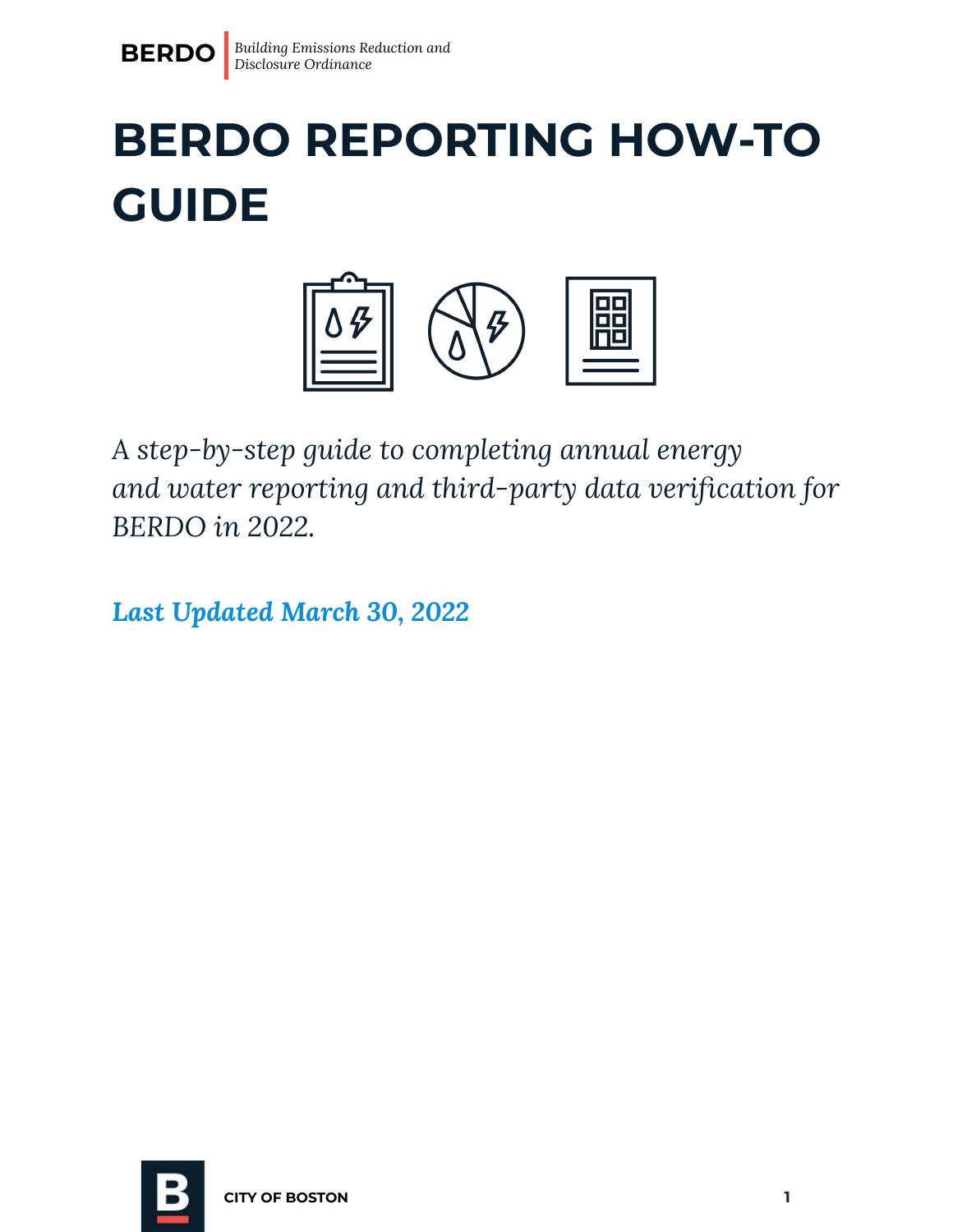

### **Table of Contents**

| <b>INTRODUCTION</b>                                                            | 3               |
|--------------------------------------------------------------------------------|-----------------|
| WHICH BUILDINGS ARE COVERED?                                                   | 3               |
| <b>WHO'S RESPONSIBLE?</b>                                                      | $\overline{4}$  |
| WHAT YOU WILL NEED TO REPORT                                                   | 4               |
| TASK 1: FIND YOUR PARCEL ID, BERDO ID, AND BUILDING ADDRESS                    | 5               |
| TASK 2: REQUEST AN EXTENSION (optional)                                        | $6\phantom{1}6$ |
| WHAT IS THE REPORTING AND VERIFICATION DEADLINE?                               | $6\phantom{1}6$ |
| STEP 1 - GO TO THE BERDO REPORTING FORM                                        | 6               |
| STEP 2 - CREATING A USERNAME                                                   | $\,6\,$         |
| STEP 3 - CLAIMING YOUR PROPERTIES                                              | $\,6\,$         |
| STEP 4 - REQUEST AN EXTENSION FOR YOUR PROPERTIES                              | $\overline{7}$  |
| TASK 3: REPORT DATA THROUGH PORTFOLIO MANAGER                                  | 8               |
| STEP 1 - COLLECT ENERGY AND WATER DATA                                         | 8               |
| STEP 2 - CREATING A PORTFOLIO MANAGER ACCOUNT                                  | 10              |
| STEP 3 - ADD YOUR PROPERTY TO PORTFOLIO MANAGER                                | 10              |
| STEP 4 - ENTER PROPERTY DETAILS                                                | 11              |
| STEP 5 - DEFINE METERS WITH CORRECT UNITS                                      | 12              |
| STEP 6 - ENTER YOUR MONTHLY UTILITY DATA                                       | 14              |
| STEP 7 - RUN A DATA QUALITY CHECK<br>STEP 8 - ENTER ANY CONTEXTUAL INFORMATION | 14<br>15        |
| STEP 9 - UPDATE YOUR NEW BOSTON BERDO ID                                       | 15              |
| STEP 10 - VERIFY YOUR DATA THROUGH A THIRD-PARTY                               | 16              |
| STEP 11 - CONNECT AND SHARE YOUR DATA WITH THE CITY                            | 17              |
| TASK 4: REPORT SUPPLEMENTAL DATA THROUGH BERDO REPORTING FORM                  | 20              |
| <b>STEP 1 - CREATING A USERNAME</b>                                            | 20              |
| STEP 2 - CLAIMING YOUR PROPERTIES                                              | 20              |
| STEP 3 - COMPLETE A REPORT FOR EACH PARCEL                                     | 21              |
| STEP 4 - SUBMIT YOUR DATA TO YOUR THIRD-PARTY VERIFIER                         | 21              |
| TASK 5: THIRD-PARTY DATA VERIFICATION                                          | 23              |
| THIRD-PARTY VERIFICATION SCHEDULE                                              | 23              |
| CONNECT WITH A QUALIFIED ENERGY PROFESSIONAL FOR THIRD-PARTY VERIFICATION      | 24              |
| STEP-BY-STEP VERIFICATION INSTRUCTIONS FOR BUILDING OWNERS                     | 25              |
| STEP-BY-STEP VERIFICATION INSTRUCTIONS FOR THIRD-PARTY VERIFIERS               | 26              |
| INFORMATION TO VERIFY FOR BERDO                                                | 29              |
| TASK 6: PRESERVE RECORDS                                                       | 30              |
| <b>NEXT STEPS</b>                                                              | 31              |
| ADDITIONAL SUPPORT                                                             | 32              |
| <b>KEY CONTACTS</b>                                                            | 32              |
| SPECIAL ISSUES & FAQ                                                           | 33              |
| ADDENDUM: VOLUNTARY WASTE TRACKING AND REPORTING                               | 36              |

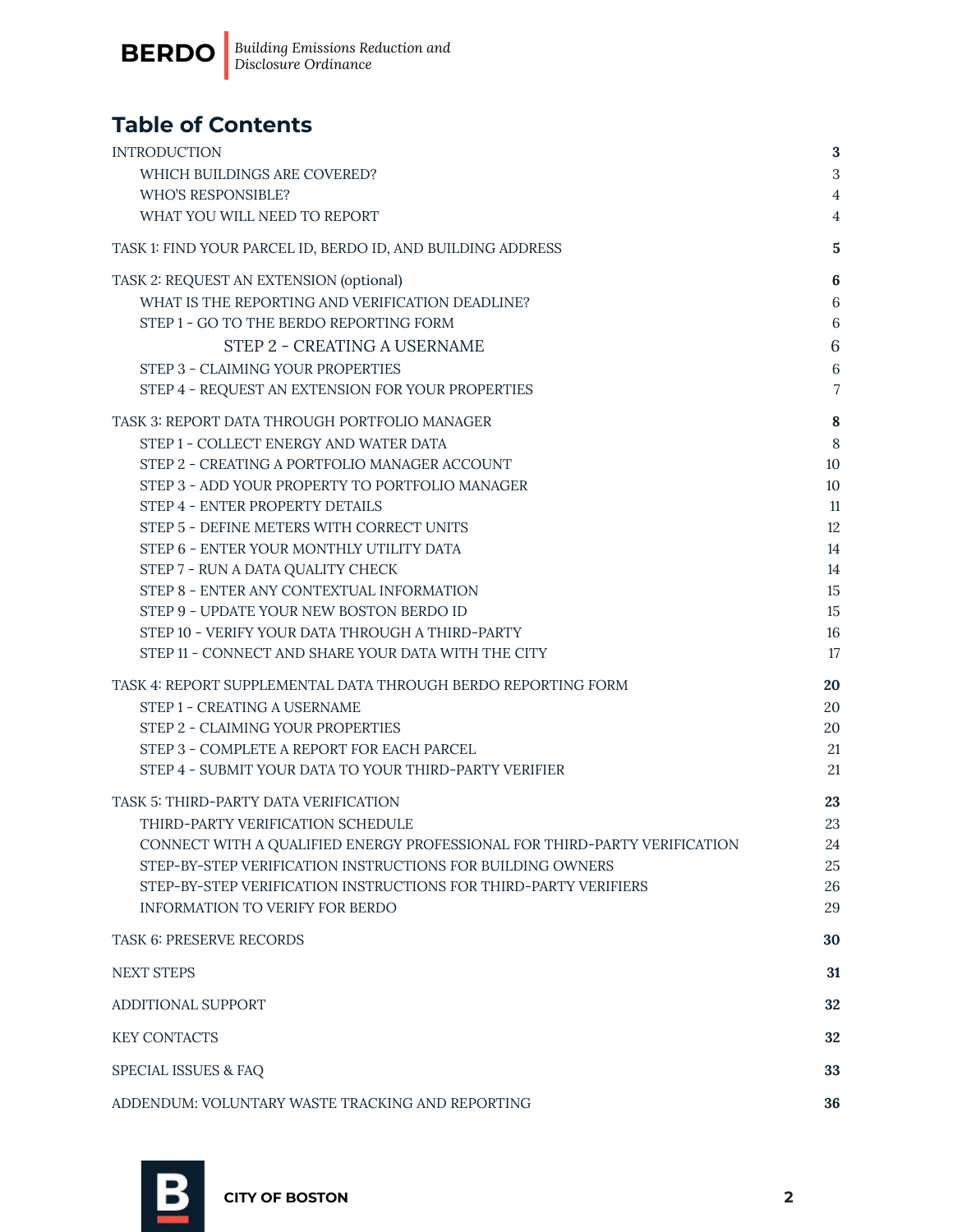

## <span id="page-2-0"></span>**INTRODUCTION**

In October 2021, the City passed an update to the Building Energy Reporting and Disclosure Ordinance that amended the ordinance in its entirety. BERDO is now known as the **Building Emissions Reduction and Disclosure Ordinance (BERDO 2.0)**, giving the City authority to set **carbon emissions standards** for large buildings. The carbon emissions standards will decrease over time, with all BERDO buildings needing to achieve net zero emissions by 2050. The ordinance still requires large buildings to report their annual energy and water performance to the City, which then makes the information publicly available. BERDO 2.0 also includes new reporting requirements that are reflected in this guide.

This guide provides step-by-step instructions on how building owners can comply with the annual reporting requirements. There are three main parts to reporting in 2022:

- 1. **Energy Star Portfolio Manager**: The Environmental Protection Agency's (EPA) Energy Star Portfolio Manager (ESPM) is used for reporting key building characteristics and energy and water usage.
- 2. **BERDO Reporting Form:** A new requirement in 2022, this form captures data required for BERDO 2.0 that isn't included in ESPM.
- 3. **Third Party Data Verification:** Third-party data verification is a new requirement of BERDO 2.0 and must be completed by a qualified energy professional [\(Details](#page-21-0) in Task 5).

#### <span id="page-2-1"></span>**WHICH BUILDINGS ARE COVERED?**

In 2022 the following properties must report their energy and water use by June 15. See page 6 regarding an extension available by request for 2022. In 2023 and every year thereafter, these properties must report by May 15.

- Nonresidential buildings that are 20,000 ft<sup>2</sup> or larger (excluding parking)
- Residential buildings that are 20,000 ft<sup>2</sup> or larger (excluding parking) or have 15 or more units.
- Any parcel with multiple buildings that sum to 20,000 ft<sup>2</sup> (excluding parking) or 15 units must report on all buildings.

#### Click here for the 2022 BERDO Covered [Buildings](https://docs.google.com/spreadsheets/d/1t-XKuedzvlOMf2d-vmL3ztrklDquXv-NdD1RkA-mxZI/edit?usp=sharing) List

Square footage is determined per the gross floor area listed in Assessing Department records. If the Assessing data appears inaccurate, Owners may alternatively determine the Gross Floor Area by calculating total number of square feet measured between the principal exterior surfaces of the enclosing fixed walls of the building, following the specifications in the [regulations.](https://boston.gov/sites/default/files/file/2022/03/APCC%20BERDO%20Regulations%203_16_22.pdf)

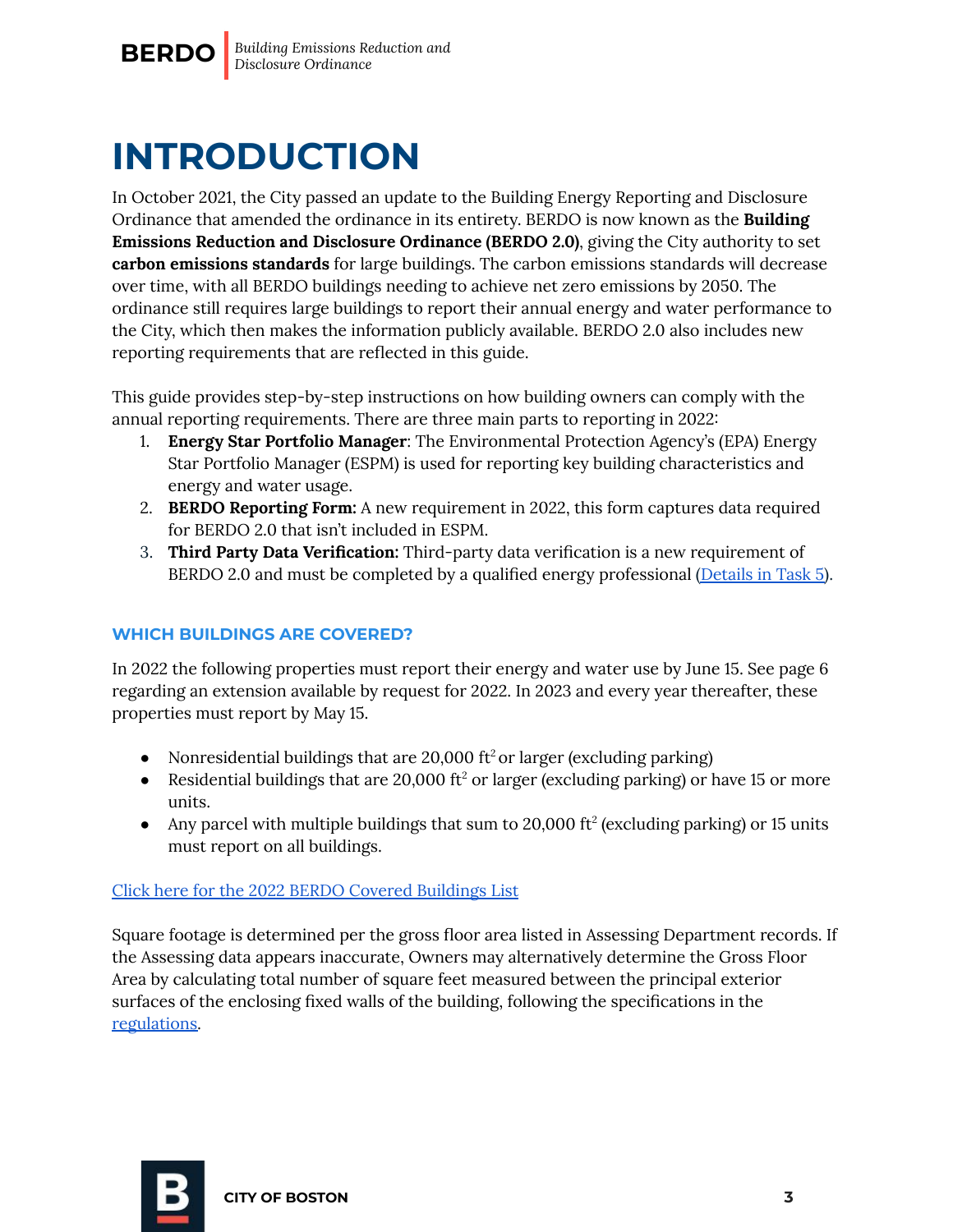

#### <span id="page-3-0"></span>**WHO'S RESPONSIBLE?**

The building owner(s), condominium association, or Board of Directors is responsible for reporting and overall compliance with BERDO. Non-residential tenants must, if asked, supply necessary information to the owner or association. More details on owner and tenant responsibility can be found in the [regulations.](https://boston.gov/sites/default/files/file/2022/03/APCC%20BERDO%20Regulations%203_16_22.pdf)

#### <span id="page-3-1"></span>**WHAT YOU WILL NEED TO REPORT**

To prepare for reporting to BERDO you will need the following:

- $\Box$  Property address for each property required to report.
- $\Box$  A list of all energy utilities that served the building in 2021.
- $\Box$  Fuel delivery bills for the entire calendar year 2021.
- $\Box$  Basic property information including number of units and accurate square footage of the total property and of all building uses (e.g., square footage of ground floor retail and square footage of residential area).
- $\Box$  Number of meters serving the building.
- $\Box$  A third-party data verifier (see [more\)](#page-21-0)

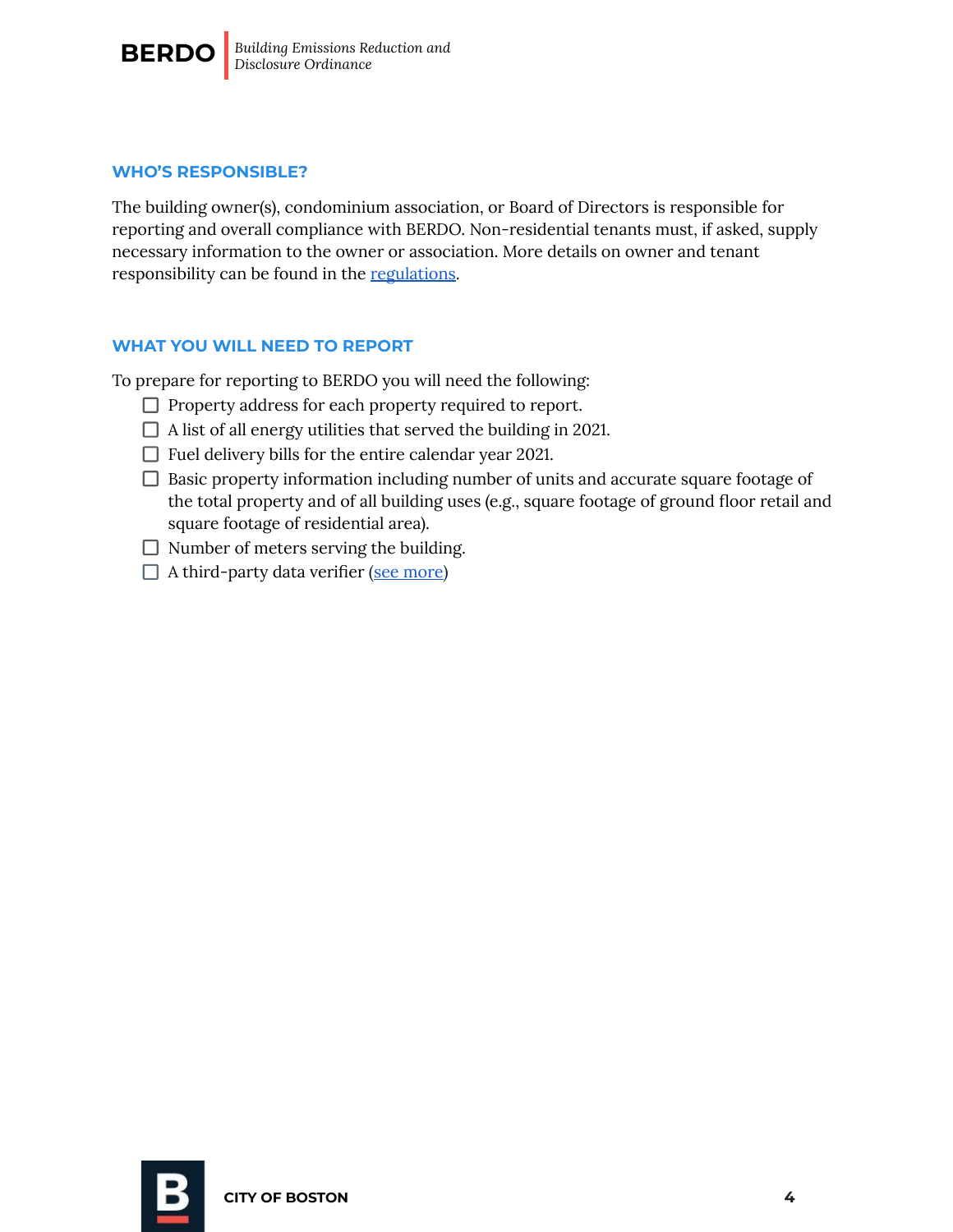### <span id="page-4-0"></span>**TASK 1: FIND YOUR PARCEL ID, BERDO ID, AND BUILDING ADDRESS**

Before you begin reporting through Portfolio Manager and the BERDO Reporting Form, you will need to identify your Parcel ID, BERDO ID, and building address through the 2022 [BERDO](https://docs.google.com/spreadsheets/d/1t-XKuedzvlOMf2d-vmL3ztrklDquXv-NdD1RkA-mxZI/edit?usp=sharing) Covered [Buildings](https://docs.google.com/spreadsheets/d/1t-XKuedzvlOMf2d-vmL3ztrklDquXv-NdD1RkA-mxZI/edit?usp=sharing) List.

If you don't know your parcel number, search the [Boston](https://app01.cityofboston.gov/AssessingMap/) Tax Parcel Viewer map.

**Make note of your Parcel ID, BERDO ID and building address.** Moving forward, you will need to enter this information in the various reporting forms. It is imperative that you consistently use these identifiers so we can accurately merge your data.

- **Parcel ID** Unique number used for tax identification. Multiple buildings may be on one parcel (e.g. a campus) or multiple parcels might be part of one building (e.g. a condo).
- **BERDO ID** Used to track BERDO data and compliance. Each building should have its own unique BERDO ID.
- **Building Address** The building address should be unique to each building. This may or may not be the same as the parcel address depending on the property's ownership structure.

Each building should have its own BERDO ID. If you think there is an error with your BERDO ID, Parcel ID, or building address, please email [energyreporting@boston.gov](mailto:energyreporting@boston.gov).

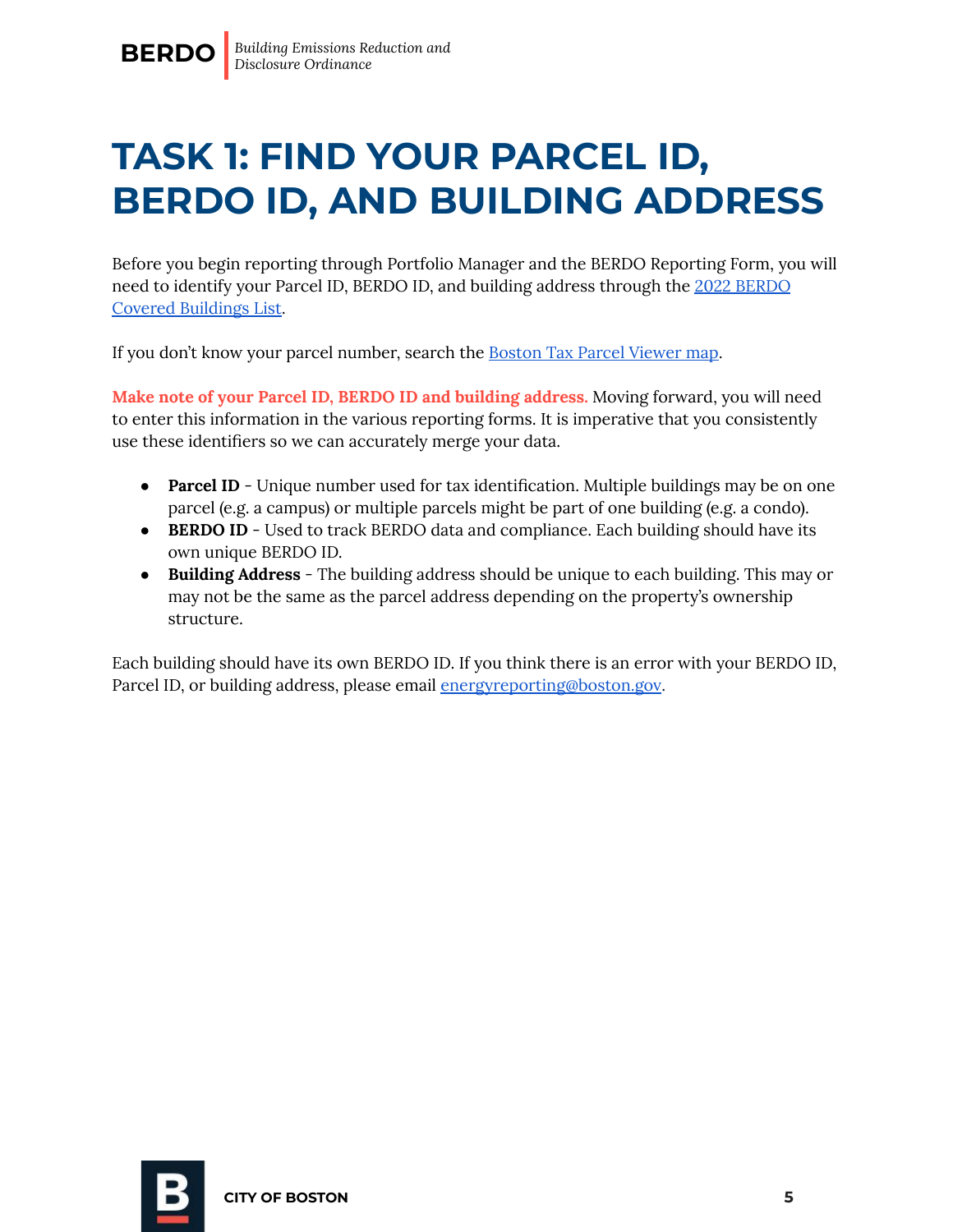## <span id="page-5-0"></span>**TASK 2: REQUEST AN EXTENSION (optional)**

#### <span id="page-5-1"></span>**WHAT IS THE REPORTING AND VERIFICATION DEADLINE?**

Building owners must complete their reporting and third-party data verification of 2021 data by June 15, 2022. The reports encompass the previous calendar year.

**In 2022, all buildings subject to BERDO 2.0 are eligible to apply for a one-time, six-month extension.** This extension will move the reporting and data verification deadline for calendar year 2021 data to December 15, 2022. This one-time extension will provide additional time to meet the new requirements set forth by the 2021 changes, including third-party data verification. Extension requests must be submitted by June 15, 2022.

#### <span id="page-5-2"></span>**STEP 1 - GO TO THE BERDO REPORTING FORM**

Extension requests must be submitted through the BERDO [Reporting](https://bostonopendata.knack.com/berdo-reporting#berdo-reporting-2022/) Form (a new reporting tool for 2022). To request an extension for your property, navigate to the BERDO Reporting form at [bit.ly/BERDOform.](https://bostonopendata.knack.com/berdo-reporting#berdo-reporting-2022/)

#### <span id="page-5-3"></span>**STEP 2 - CREATING A USERNAME**

Navigate to [bit.ly/BERDOform](https://bostonopendata.knack.com/berdo-reporting#berdo-reporting-2022/) to access the BERDO Reporting Form login.

If you are reporting through the BERDO Reporting Form for the first time, follow these instructions to create a username.

- 1. Click 'Sign Up'.
- 2. Fill out the required information. Your username will be your email address.
- 3. Click 'Submit'.

#### <span id="page-5-4"></span>**STEP 3 - CLAIMING YOUR PROPERTIES**

Once you have a login, make sure your properties are registered with your account.

- 1. Click 'Claim Property'.
- 2. Search the table by entering either the property name, property address, or parcel number. All of these are listed in the 2022 Covered [Buildings](https://docs.google.com/spreadsheets/d/1t-XKuedzvlOMf2d-vmL3ztrklDquXv-NdD1RkA-mxZI/edit#gid=913546150) List. When you have found your property, click 'Claim' under the 'Claim Property' column.

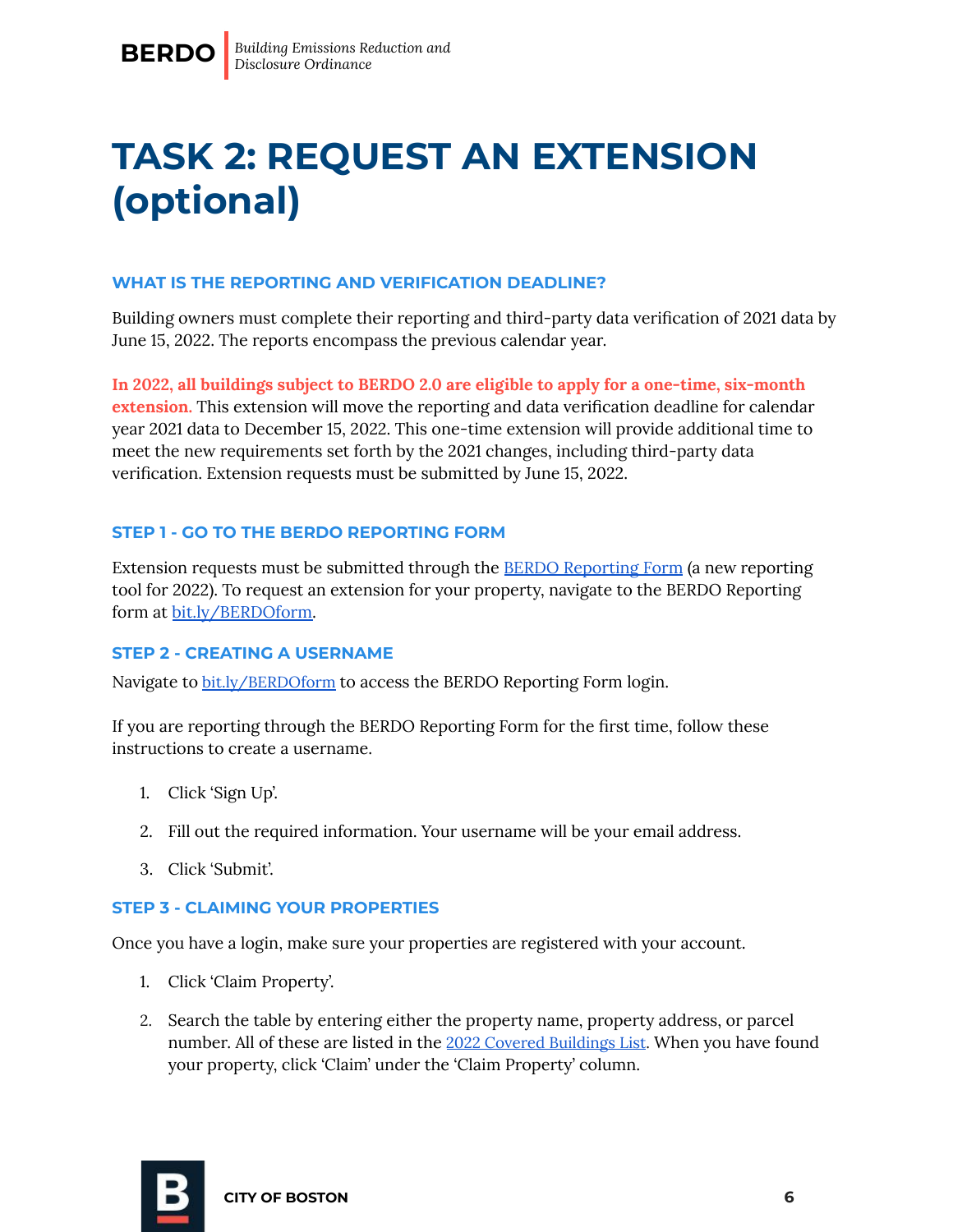

- a. If the property was not previously claimed, it will be added to your account.
- b. If the property was previously claimed by another user, the BERDO team will be notified of the claim request. The BERDO team will either move the property to your account or reach out by email with further questions. This process ensures that two reports are not submitted for the same property.

*Please note:* If you are not able to find your property, select "Add Property" below the table and fill out the required information.

| <b>Claim Property</b><br>Use the 2022 Covered Buildings List to find your parcel address, parcel ID, or BERDO ID. You can copy any of these into the search bar below to find and claim your property.<br>0303675000<br>search reset |                                     |             |                    |                       |                             |                       |
|--------------------------------------------------------------------------------------------------------------------------------------------------------------------------------------------------------------------------------------|-------------------------------------|-------------|--------------------|-----------------------|-----------------------------|-----------------------|
| Add filters                                                                                                                                                                                                                          | 10 per page<br>$\checkmark$         |             |                    |                       |                             |                       |
| Parcel ID <sup>L</sup>                                                                                                                                                                                                               | <b>Parcel Address</b>               | # Buildings | <b>BERDO ID(s)</b> | <b>Account Holder</b> | <b>Account Holder Email</b> | <b>Claim Property</b> |
| 0303675000                                                                                                                                                                                                                           | 1 FANEUIL HALL MARKETPLACE<br>02109 |             | 104899             |                       |                             | Claim                 |
| If your BERDO property not included in the table above, please add it as a new property.<br>+ Add Property                                                                                                                           |                                     |             |                    |                       |                             |                       |

#### <span id="page-6-0"></span>**STEP 4 - REQUEST AN EXTENSION FOR YOUR PROPERTIES**

After creating a login and adding your properties, a table of your assigned properties appears upon login. From there, you may request a 6-month extension.

| <b>BERDO</b> Reporting 2022<br>Click "Edit Report" for each property to fill out the BERDO 2022 supplemental reporting. |                         |            |             |                 |                          |                        |
|-------------------------------------------------------------------------------------------------------------------------|-------------------------|------------|-------------|-----------------|--------------------------|------------------------|
| <b>Property Name</b>                                                                                                    | <b>Official Address</b> | Parcel     | 2022 Report | <b>Due Date</b> | <b>Request Extension</b> | <b>Delete Property</b> |
| 123 Main                                                                                                                | 123 Main                | 1234567890 | Bdit Report | 05/15/2022      | <b>Request</b>           | <b>X</b> Request       |
|                                                                                                                         |                         |            |             |                 |                          |                        |

Extension requests are automatically approved. You can confirm the extension request for your property has been processed by checking "Due Date" on the "My Properties" table. It should change from 6/15/2022 to 12/15/2022 to reflect the extension.

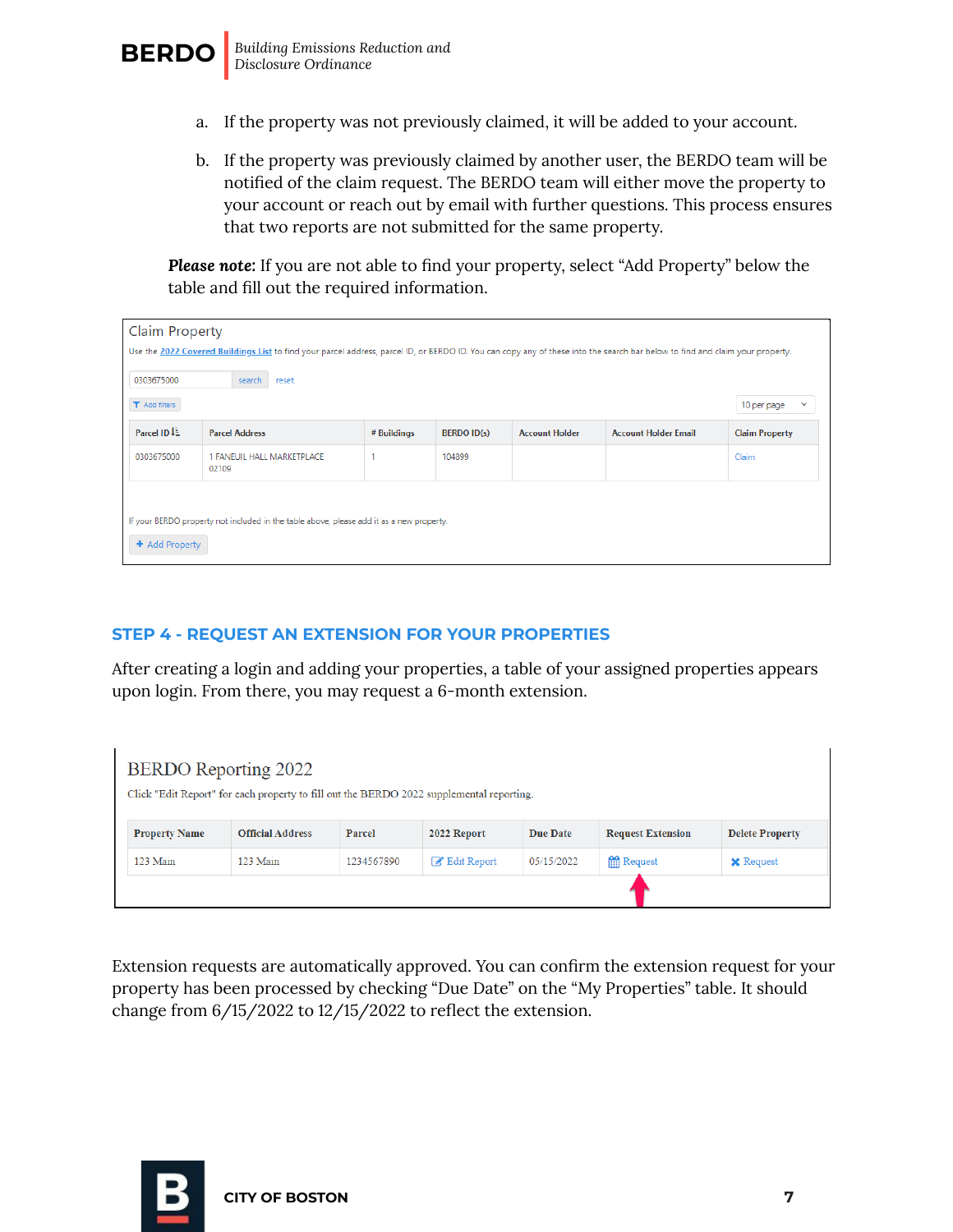### <span id="page-7-0"></span>**TASK 3: REPORT DATA THROUGH PORTFOLIO MANAGER**

#### <span id="page-7-1"></span>**STEP 1 - COLLECT ENERGY AND WATER DATA**

All energy and water usage must be reported by building. Energy includes electricity, natural gas, steam, chilled water, fuel oil, on-site solar, diesel for backup generation, or any other energy source.

Utility data is typically accessed in two ways.

**1. If an owner pays energy or water bills for the whole building, usage data can be accessed through an online utility login or past bill copies.**

*Please note:* The data must encompass January 1 to December 31 of the reporting year. You may need 13 months of bills to cover the calendar year. Bill copies from December 2020 through January 2022 would ensure the full calendar year 2021 is reported.

2. **If multiple owners or tenants pay energy or water bills**, **whole-building energy use data is available** from Eversource, National Grid, and Vicinity Energy. Each utility provides data in an Excel file format for upload into Portfolio Manager.

Eversource and National Grid require tenant authorization to release usage data in two instances.

- Buildings with three or fewer tenants
- Buildings where one tenant uses over fifty percent of the energy.

Tenant authorization forms are available through [this](https://www.cityofboston.gov/images_documents/TenantAuthorizationForm_tcm3-43739.pdf) link<sup>1</sup>.

*Please note:* Eversource defines a utility account number as a tenant. They may inadvertently flag an owner-paid account as a tenant and request authorization. In this case, contact Eversource at [EnergyDisclosure@eversource.com](mailto:EnergyDisclosure@eversource.com) and copy [energyreporting@boston.gov](mailto:energyreporting@boston.gov) with your account and meter numbers.

<sup>1</sup> https://www.cityofboston.gov/images\_documents/TenantAuthorizationForm\_tcm3-43739.pdf

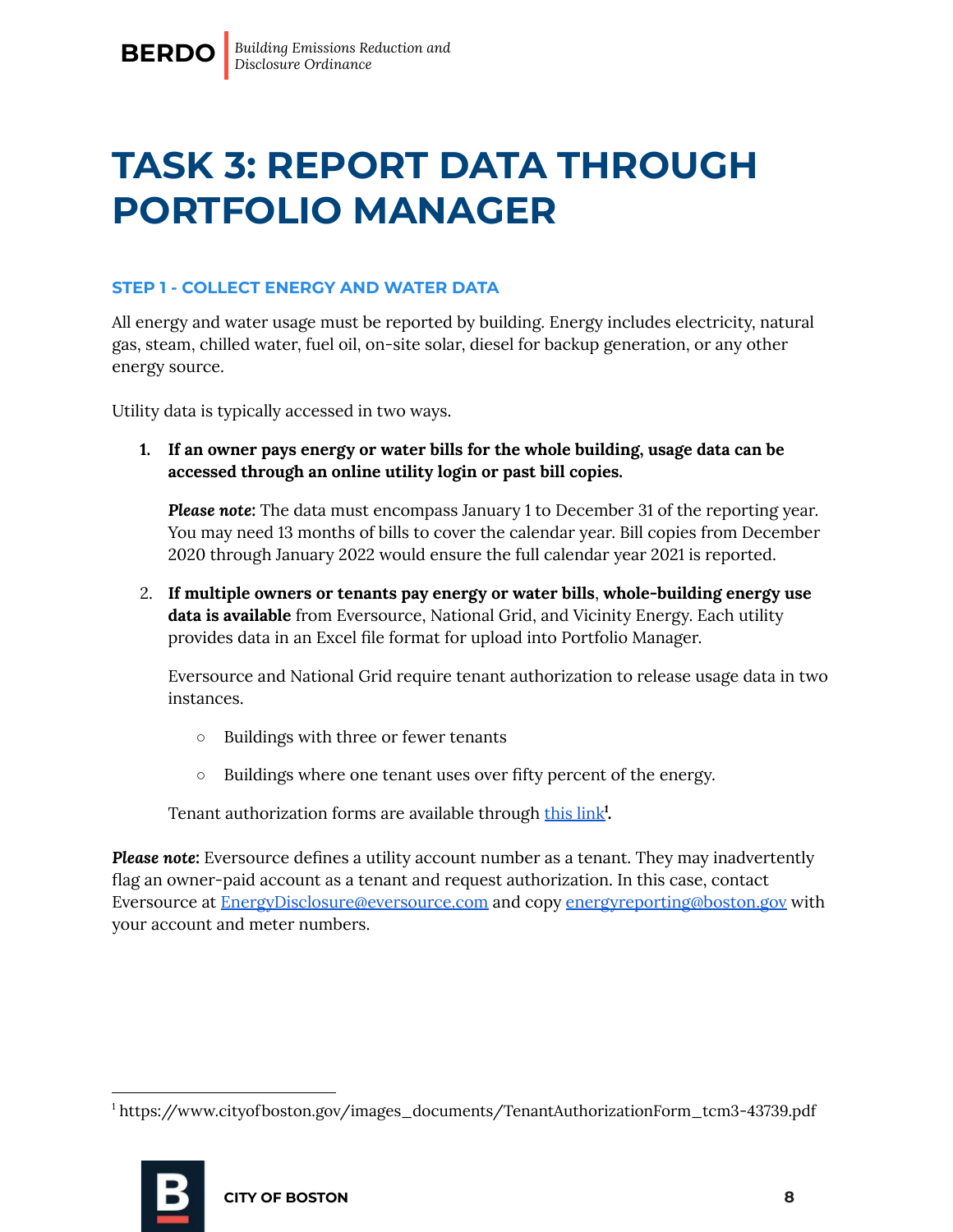

#### *How to request data from each utility*

#### **ELECTRICITY - EVERSOURCE**

Eversource provides aggregate whole-building electric data through their 'Energy Reporting and Disclosure Portal'. Navigate to [this](https://www.eversource.com/ccberdoapps/energydisclosurereporting/energydisclosurelogin.aspx) portal by using this link<sup>2</sup>. Eversource provides complete step-by-step instructions on creating an online account and adding your building to the portal. Click [here](https://boston.gov/sites/default/files/file/2022/03/Eversource%20-%20Energy%20Reporting%20and%20Disclosure%20Portal%20Walkthrough.pdf) for these instructions.

For additional support accessing your Eversource data please email [EnergyDisclosure@eversource.com](mailto:EnergyDisclosure@eversource.com).

#### **NATURAL GAS - NATIONAL GRID**

National Grid's benchmarking portal can transfer aggregate whole-building energy usage data directly to Energy Star Portfolio Manager. Once a building in Portfolio Manager is linked with National Grid, data is continuously updated. This eliminates the need for annual requests to National Grid.

This [document](https://www.nationalgridus.com/media/pdfs/landlords-property-managers/national-grid-users-guide-to-uploading-aggregate-data.pdf) outlines how to request aggregate energy usage data for direct upload to Portfolio Manager. If you are unable to complete the automated Portfolio Manager integration, you may request data by email. Email [BERDOSupport@nationalgrid.com](mailto:BERDOSupport@nationalgrid.com) and copy [daniel.sancomb@nationalgrid.com](mailto:daniel.sancomb@nationalgrid.com). Add the subject "BERDO Usage Request" and include the service address(es), the gas account number(s), and contact information.

For additional support accessing your National Grid data please email [BERDOSupport@nationalgrid.com](mailto:BERDOSupport@nationalgrid.com) and copy [daniel.sancomb@nationalgrid.com](mailto:daniel.sancomb@nationalgrid.com).

#### **DISTRICT STEAM - VICINITY**

Vicinity Energy customers can email [berdo@Vicinityenergy.us](mailto:berdo@Vicinityenergy.us) for steam usage data. Include the address and account information.

#### **WATER - BOSTON WATER AND SEWER**

Building owners can access their Boston Water and Sewer Commission account history at [www.bwsc.org/accounts/accounts.asp](http://www.bwsc.org/accounts/accounts.asp).

#### **DELIVERED FUELS**

Delivered fuel oil, diesel, and any other delivered fuels must be reported. These fuel providers often won't have robust data systems, so it is important to retain all bills. Use your delivery bills to record the volume and dates of fuel deliveries made during calendar year 2021.

#### **OTHER**

Any other energy uses not listed here must be reported. If you have questions about how to obtain or report additional fuels and energy, please reach out to [energyreporting@boston.gov](mailto:energyreporting@boston.gov).

2

<https://www.eversource.com/ccberdoapps/energydisclosurereporting/energydisclosurelogin.aspx>

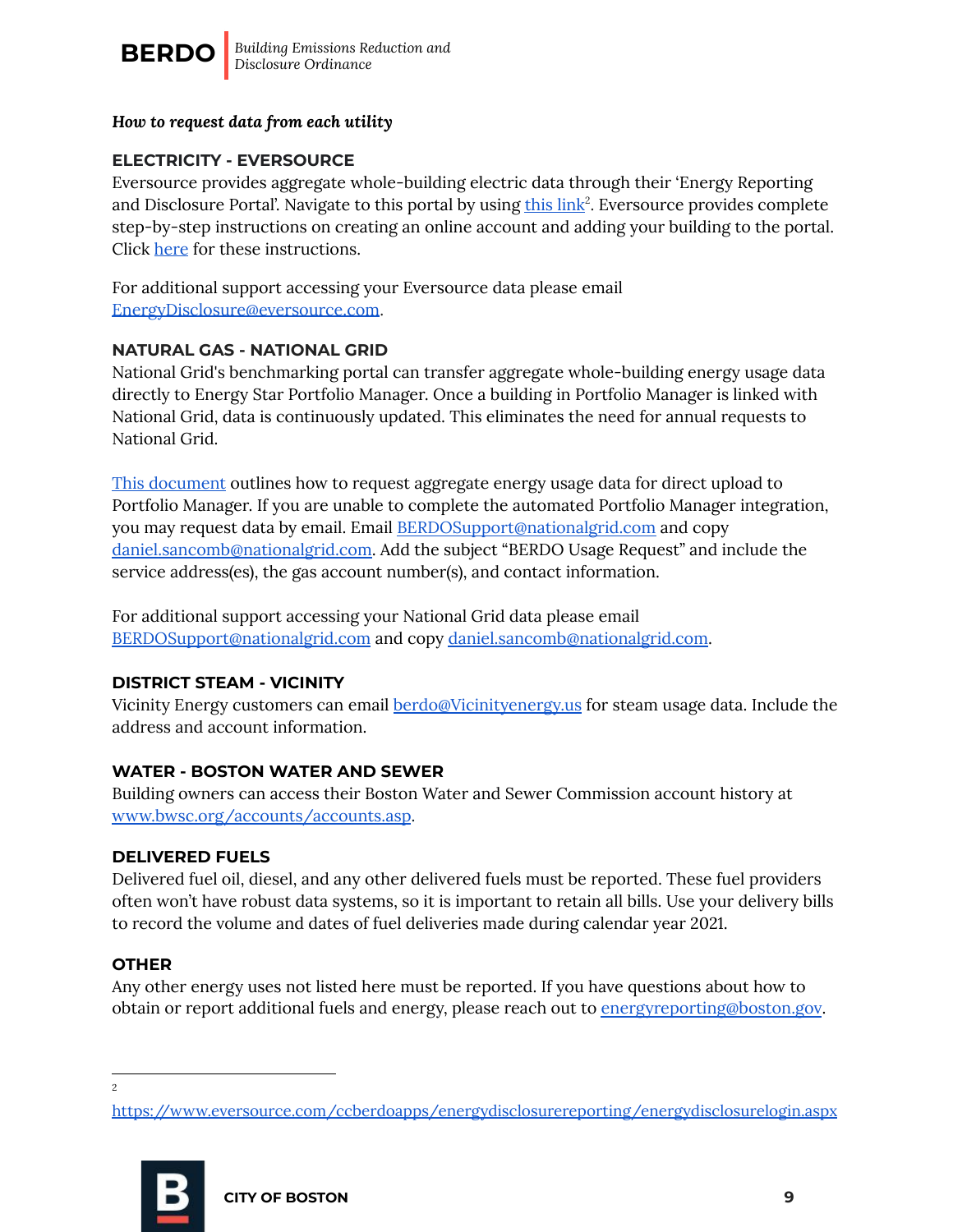

#### <span id="page-9-0"></span>**STEP 2 - CREATING A PORTFOLIO MANAGER ACCOUNT**

*Create an account in Energy Star Portfolio Manager (ESPM).* If you already have an account with your buildings and meters set up, you can skip to Step 6

- 1. Go to <https://portfoliomanager.energystar.gov/pm/signup>
- 2. Fill in the required information.

*Please note:* Compliance confirmations and other important emails will be sent to the email address that you register with.

#### <span id="page-9-1"></span>**STEP 3 - ADD YOUR PROPERTY TO PORTFOLIO MANAGER**

- 1. Once you've created an account, click on the "Add a Property" button.
- 2. Enter the primary property use and characteristics, and click "Get Started."
- 3. Enter basic property information.
	- a. Give your property a name. We recommend using the address (i.e. 123 Mass Ave).
	- b. Enter the property address. **You must use the official property address.** You can look up your official address through the 2022 BERDO Covered [Buildings](https://docs.google.com/spreadsheets/d/1t-XKuedzvlOMf2d-vmL3ztrklDquXv-NdD1RkA-mxZI/edit?usp=sharing) List. Do not use a vanity address.
	- c. Enter year built and occupancy.
	- d. Enter the gross floor area. You may use the gross floor area listed in [Assessing](http://cityofboston.gov/assessing/search) [Department](http://cityofboston.gov/assessing/search) records<sup>3</sup>. Gross floor area is measured as the space between the exterior surfaces of the building's enclosing fixed walls, subject to the inclusions and exclusions below.
		- i. **INCLUDE** tenant areas, common areas, meeting areas, restrooms, elevator shafts, stairways, basement space, mechanical equipment areas, and storage rooms.
		- ii. **EXCLUDE** all parking areas, exterior loading docks, exterior balconies, driveways, unroofed light wells, and plenums between floors.

For guidance on parking areas, buildings that share systems, or other property setup, see "[Special](#page-32-0) Issues & FAQ"

e. Enter the Standard ID (aka your BERDO ID)

<sup>3</sup> *[cityofboston.gov/assessing/search](http://www.cityofboston.gov/assessing/search/)*

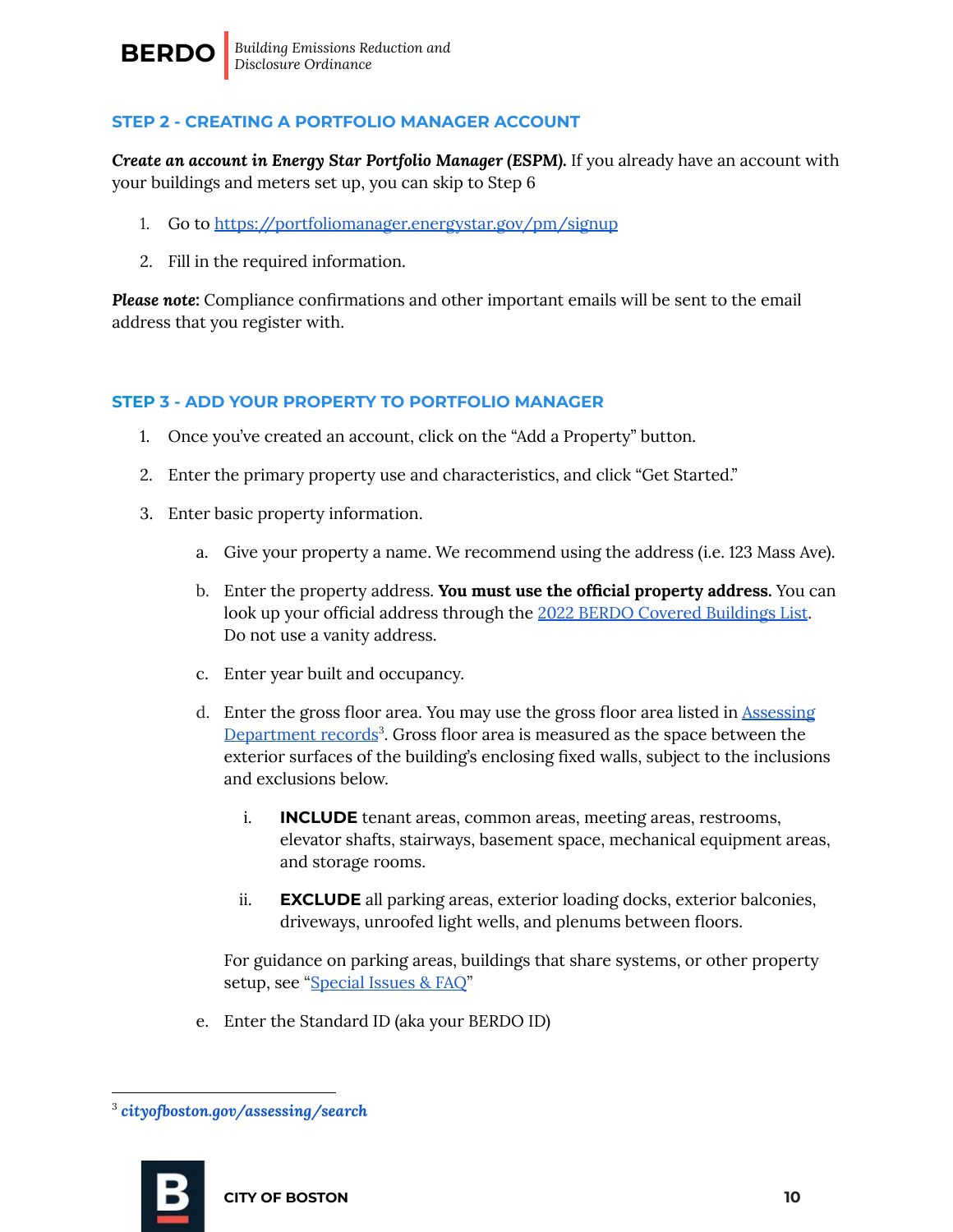

- i. In the Standard IDs box, select "Boston Energy Reporting ID" from the dropdown menu.
- ii. Enter your **BERDO ID** in the ID field. Remember, you can look up your BERDO ID through the 2022 BERDO Covered [Buildings](https://docs.google.com/spreadsheets/d/1t-XKuedzvlOMf2d-vmL3ztrklDquXv-NdD1RkA-mxZI/edit?usp=sharing) List.

| Standard IDs                                                                                                                                                                                                                                                                         |
|--------------------------------------------------------------------------------------------------------------------------------------------------------------------------------------------------------------------------------------------------------------------------------------|
| Standard IDs are typically used in data collection, including by most state and local governments with<br>benchmarking laws. If your property is covered by a benchmarking law, you probably need to fill this in. See this<br><b>FAQ</b> if you need help finding your Standard ID. |
| Standard ID(s):                                                                                                                                                                                                                                                                      |
| ID:<br>Boston Energy Reporting ID<br>◡                                                                                                                                                                                                                                               |

#### **YOU MUST ENTER YOUR BERDO ID IN THIS FIELD. THIS IS A NEW REQUIREMENT IN 2022. YOUR BERDO ID IS SEPARATE FROM THE PARCEL ID REQUIRED IN PREVIOUS YEARS.**

f. Read the "Do any of these apply?" checkboxes and select any that apply. Click "Continue."

For additional guidance, review this Energy Star Portfolio Manager video detailing how to set up a property: *http:/ [youtu.be/-lob65wkVNM](http://youtu.be/-lob65wkVNM)*

#### <span id="page-10-0"></span>**STEP 4 - ENTER PROPERTY DETAILS**

#### *Enter the gross floor area and details for each type of property use in the building.*

Follow these steps to ensure building uses are accurately defined for BERDO reporting.

1. If you have additional property use types in the building (for example, Office, Restaurant, etc.) find each one in the "Add Another Type of Use" dropdown box and click "Add." Be as specific as possible in including additional building uses.

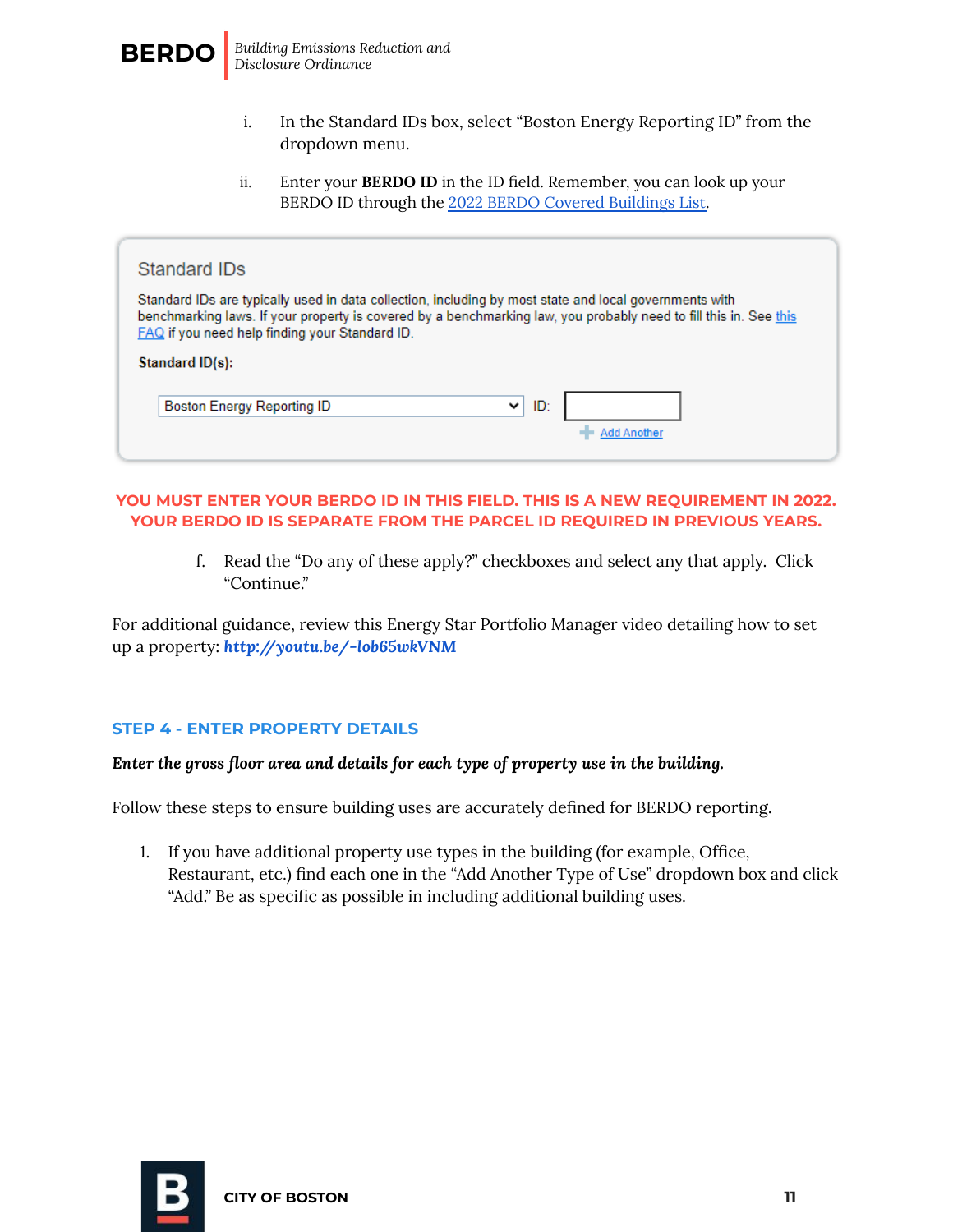

 $\mathbf{r}$ 

|                                     | Retail Store            | $\vee$ Add                    |
|-------------------------------------|-------------------------|-------------------------------|
| Multifamily Housing Use / Edit Name |                         | <b>Delete</b>                 |
| Parking Use Edit Name               |                         | <b>Delete</b>                 |
| Retail Store Use Edit Name          |                         | <b>Delete</b>                 |
|                                     | Add Another Type of Use | Add<br>$\checkmark$           |
| <b>Back</b>                         |                         | <b>Add Property</b><br>Cancel |

2. Enter the gross floor area of each use. Other details may be required depending on the property use type.

| <b>Property Use Detail</b>                                                          | Value                | <b>Current As Of</b> | <b>Temporary</b><br><b>Value</b> |
|-------------------------------------------------------------------------------------|----------------------|----------------------|----------------------------------|
| Gross Floor Area                                                                    | 50,000<br>Sq. Ft. Y  | 雦<br>1/1/1950        | U                                |
| Total Number of Residential Living Units                                            | 105<br>Use a default | 雦<br>1/1/1950        | п                                |
| Number of Residential Living Units in a Low-<br>rise Building (1-4 stories)         | Use a default        | 雦<br>1/1/1950        |                                  |
| Number of Residential Living Units in a Mid-<br>rise Building (5-9 stories)         | 105<br>Use a default | 雦<br>1/1/1950        |                                  |
| Number of Residential Living Units in a High-<br>rise Building (10 or more stories) | Use a default        | 齸<br>1/1/1950        |                                  |
| Number of Bedrooms                                                                  | 150<br>Use a default | 雦<br>1/1/1950        |                                  |

*Please note:* The starred property use details are required to calculate an Energy Star Score for the property. Not all starred details are required for compliance with BERDO. We recommend entering them if they are available. These details improve benchmarking and may be required for future non-City compliance reporting.

- 3. Enter Parking Use details (if applicable). Parking doesn't count towards your gross floor area, but Portfolio Manager requires parking use details to be entered if the property's energy consumption includes parking areas.
- 4. Click "Add Property".

#### <span id="page-11-0"></span>**STEP 5 - DEFINE METERS WITH CORRECT UNITS**

*Set up your energy and water meters in Portfolio Manager with the correct units.*

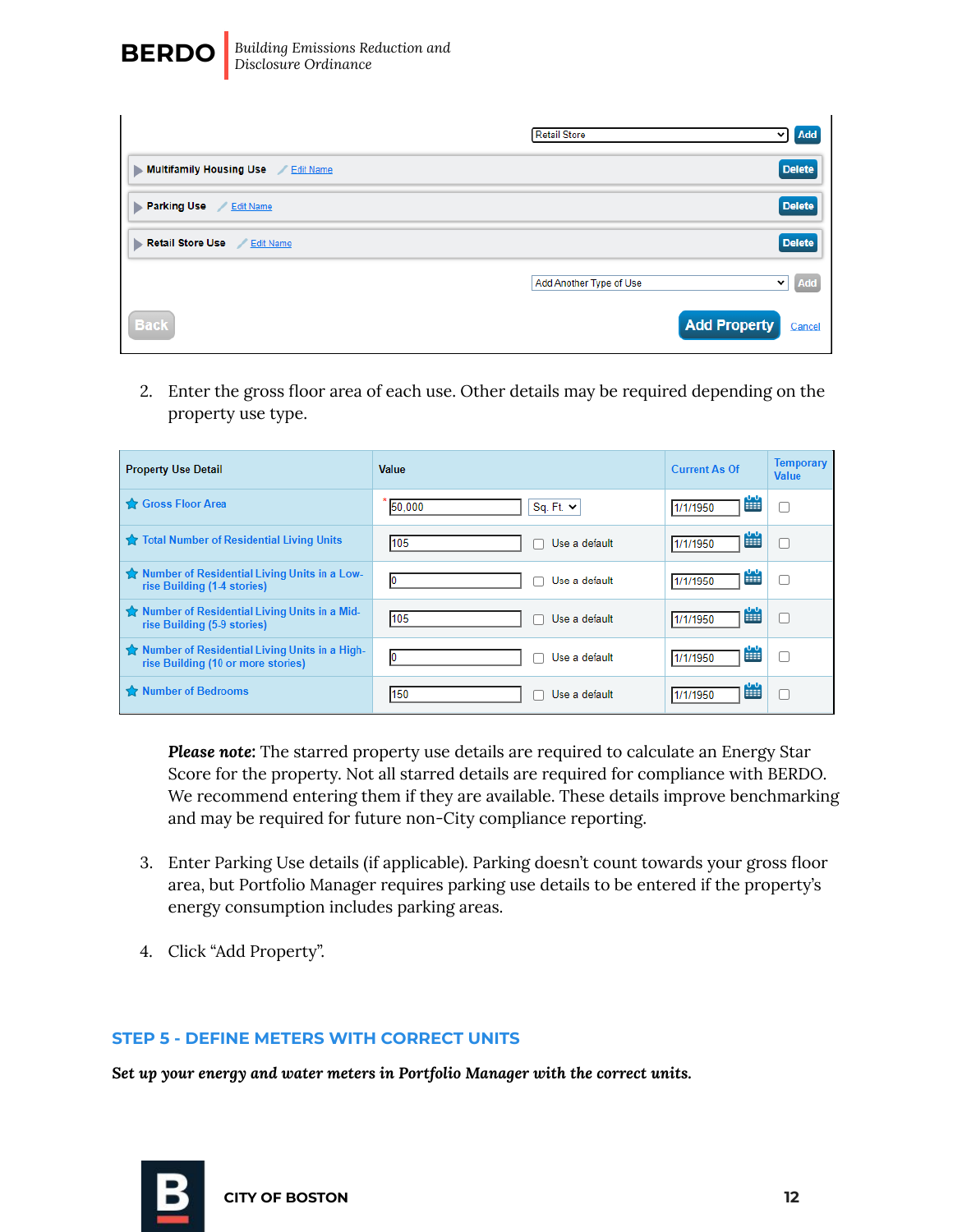

- 1. On the "Energy" tab of your new property, click "Add A Meter".
	- A 'meter' in Portfolio Manager represents an energy source or water source. A delivered fuel, for example, is considered a 'meter' in Portfolio Manager even though there may not be a physical meter associated with the fuel.
- 2. Select each utility type that your building uses.
	- If you have received whole-building data, you can create one 'meter' to represent your building's total use.
- 3. Click "Get Started" to enter units and dates for each meter.
- 4. Double-check the units to make sure they align with your data. If you used whole-building data services, the below utilities provide data in the following units.
	- Gas data from National Grid is in therms
	- Electricity data from Eversource is in kilowatt-hours (kWh)
	- Steam data from Vicinity is in thousand pounds (kLbs)
		- *Please note:* Vicinity Energy bills in 'thousand lbs.', but they list this as "mLbs" on bill copies. This is different from how Portfolio Manager uses "mLbs" which it interprets as 'million lbs.' Thousand lbs is listed as "kLbs" for Energy Star.
- 5. The "Date Meter Became Active" is the start date of the energy data you collected.

|                                                               | About Your Meters for 123 Main St                                                                                                                            |                       |                      |                                     |                                           |                         |                                      |                       |                                       |
|---------------------------------------------------------------|--------------------------------------------------------------------------------------------------------------------------------------------------------------|-----------------------|----------------------|-------------------------------------|-------------------------------------------|-------------------------|--------------------------------------|-----------------------|---------------------------------------|
|                                                               | Enter the information below about your new meters. The meter's <i>Units</i> and Date Meter became Active are required. You can also change the meter's name. |                       |                      |                                     |                                           |                         |                                      |                       |                                       |
|                                                               | 4 Energy Meters for 123 Main St (click table to edit)                                                                                                        |                       |                      |                                     |                                           |                         |                                      |                       |                                       |
| П                                                             | <b>Meter Name</b>                                                                                                                                            | <b>Type</b>           | Other<br><b>Type</b> | <b>Units</b>                        | <b>Date Meter</b><br><b>became Active</b> | In.<br>Use?             | <b>Date Meter</b><br>became Inactive | Enter as<br>Delivery? | <b>Custom Met</b><br><b>ID 1 Name</b> |
| П                                                             | <b>Natural Gas</b>                                                                                                                                           | <b>Natural Gas</b>    |                      | therms                              | 01/01/2018                                | $\blacktriangleright$   |                                      | $\Box$                |                                       |
| n                                                             | Fuel Oil (No. 2)                                                                                                                                             | Fuel Oil (No. 2)      |                      | Gallons<br>(US)                     | 01/01/2018                                | Ø                       |                                      | $\overline{a}$        |                                       |
| П                                                             | <b>District Steam</b>                                                                                                                                        | <b>District Steam</b> |                      | kLbs.<br>(thousand<br>pounds)       | 01/01/2018                                | $\overline{\mathsf{v}}$ |                                      | $\Box$                |                                       |
|                                                               | <b>Aggregate Eversour</b><br>ce Data Electric Grid<br><b>Meter</b>                                                                                           | Electric - Grid       |                      | kWh<br>(thousand<br>Watt-<br>hours) | 01/01/2018                                | ø                       |                                      | $\Box$                |                                       |
| Þ.<br><b>X</b> Delete Selected Entries<br>+ Add Another Entry |                                                                                                                                                              |                       |                      |                                     |                                           |                         |                                      |                       |                                       |
|                                                               | <b>Create Meters</b><br>Back<br>Cancel                                                                                                                       |                       |                      |                                     |                                           |                         |                                      |                       |                                       |

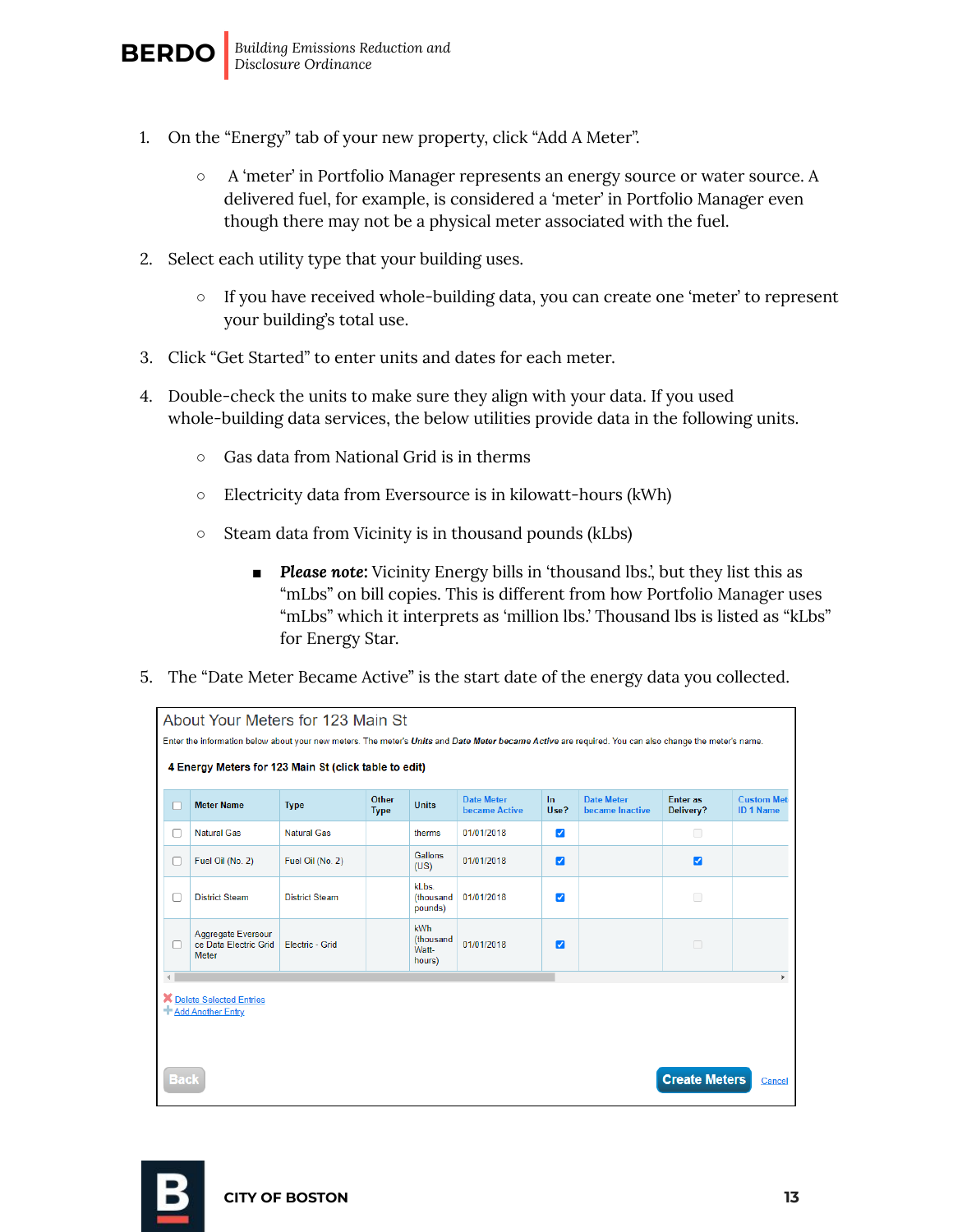

6. Click "Create Meters."

#### <span id="page-13-0"></span>**STEP 6 - ENTER YOUR MONTHLY UTILITY DATA**

#### *Enter your monthly energy and water use data.*

If you've received whole-building data from Eversource, National Grid, or Vicinity Energy, data is provided in an excel format that can be uploaded to Portfolio Manager. Click on the "Choose File" button for the meter, find the appropriate Excel file, and click "Upload." If the upload does not work, transfer the data to the "single-meter spreadsheet" template provided.



If you're entering data manually, you may select "Click to add an entry". Data must encompass the 2021 calendar year.

#### *Please note the following:*

- Entering cost data is not required.
- Always check to make sure your units are correct.
- Portfolio Manager does not automatically save your data, so you must click "Continue" when you're done entering your data.
- Make sure that there are no data gaps in the 2021 data reported and all meters are updated. Portfolio Manager requires all 365 days in the calendar year in order to calculate energy profiles and supply the City data. Even if only one day is missing, or one meter hasn't been updated, the energy report can not be generated.

#### <span id="page-13-1"></span>**STEP 7 - RUN A DATA QUALITY CHECK**

- 1. Click on the "Summary" tab for your property. Click "Check for Possible Data Errors". Run a check for the year ending December 31, 2021.
	- A common first-time error is "Less than 12 Full Calendar Months of Bills." Revisit the identified meter and make sure all of 2021 is covered, with no gaps.

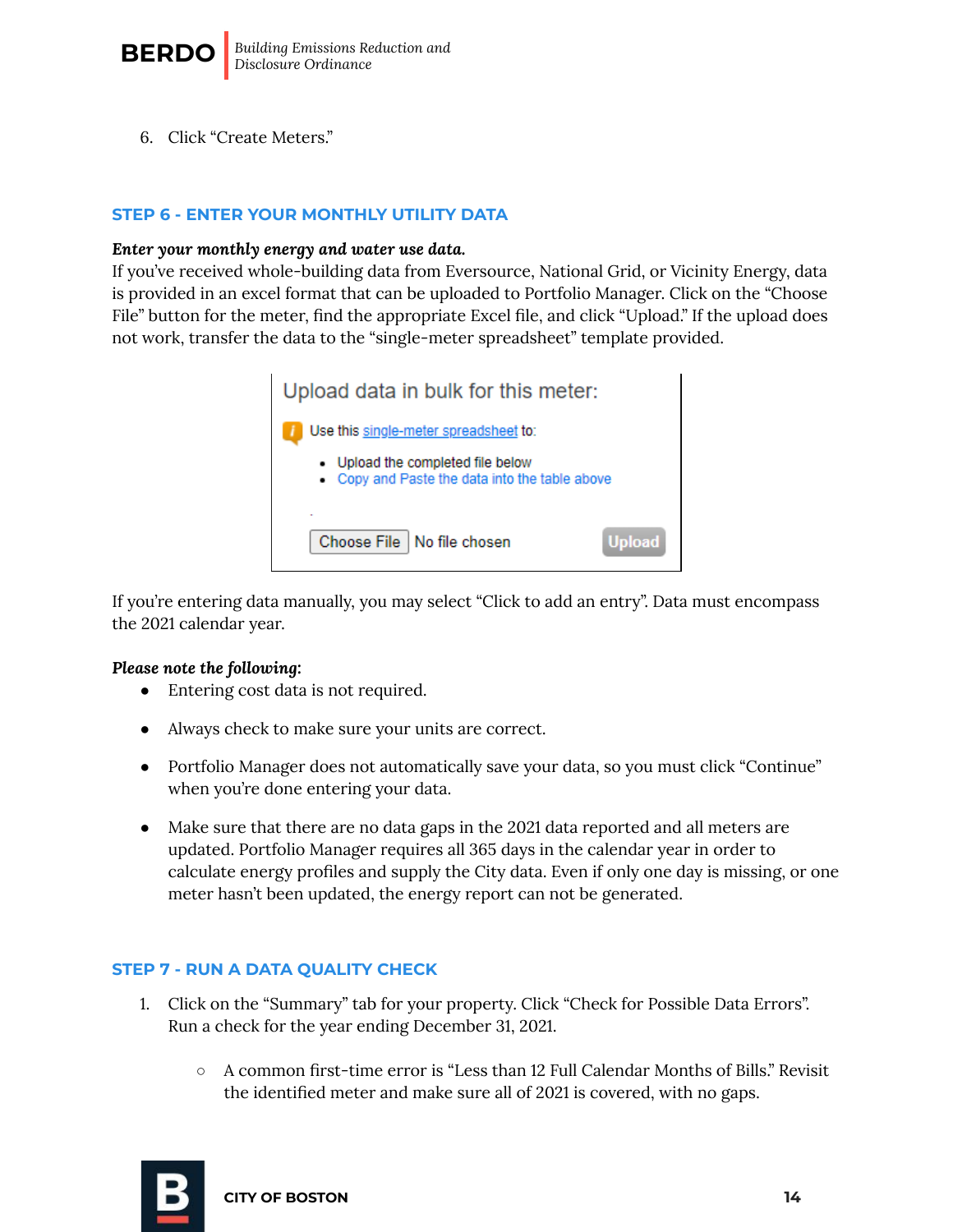

- 2. Re-run the checker once you have made any necessary corrections.
- 3. Once you are satisfied that you have addressed any errors, proceed to Step 8.

#### <span id="page-14-0"></span>**STEP 8 - ENTER ANY CONTEXTUAL INFORMATION**

#### *Enter any contextual information about your building's energy performance.*

1. Click on the "Details" tab of your property and scroll down to "Property Notes." Enter here any relevant contextual information about your building that you want to be included when metrics are publicly disclosed.

You must also record here if:

- a. You used any default energy values, and when those were used.
- b. If you chose to use self-metered energy data instead of utility-provided data, and what the difference is.
- c. Reporting was completed by a tenant who leases the whole building.
- 2. Click "Save Notes" when you're done.

Need more space for contextual information? If your information does not fit into the 1000-character limit, you may provide it by emailing it to [energyreporting@boston.gov](mailto:energyreporting@boston.gov)*.*

#### <span id="page-14-1"></span>**STEP 9 - UPDATE YOUR NEW BOSTON BERDO ID**

**Everyone reporting in 2022 will need to update their Boston BERDO ID in Portfolio Manager. Your BERDO ID is separate from the Parcel ID required in previous years.**

To find your BERDO ID, reference the 2022 BERDO Covered [Buildings](https://docs.google.com/spreadsheets/d/1t-XKuedzvlOMf2d-vmL3ztrklDquXv-NdD1RkA-mxZI/edit?usp=sharing) List.

Without the BERDO ID, the City will be unable to confirm that you are in compliance with BERDO. This BERDO ID will make sure your submission links to the correct building during the City's compliance checks. If a submitted report does not contain this ID, the City will ask you to re-submit.

- 1. On the "Details" tab of your property, scroll to the "Unique Identifiers (IDs)" box and click "Edit."
- 2. Under "Standard IDs," select "Boston Energy Reporting ID." Enter your six-digit BERDO ID and click "Save."

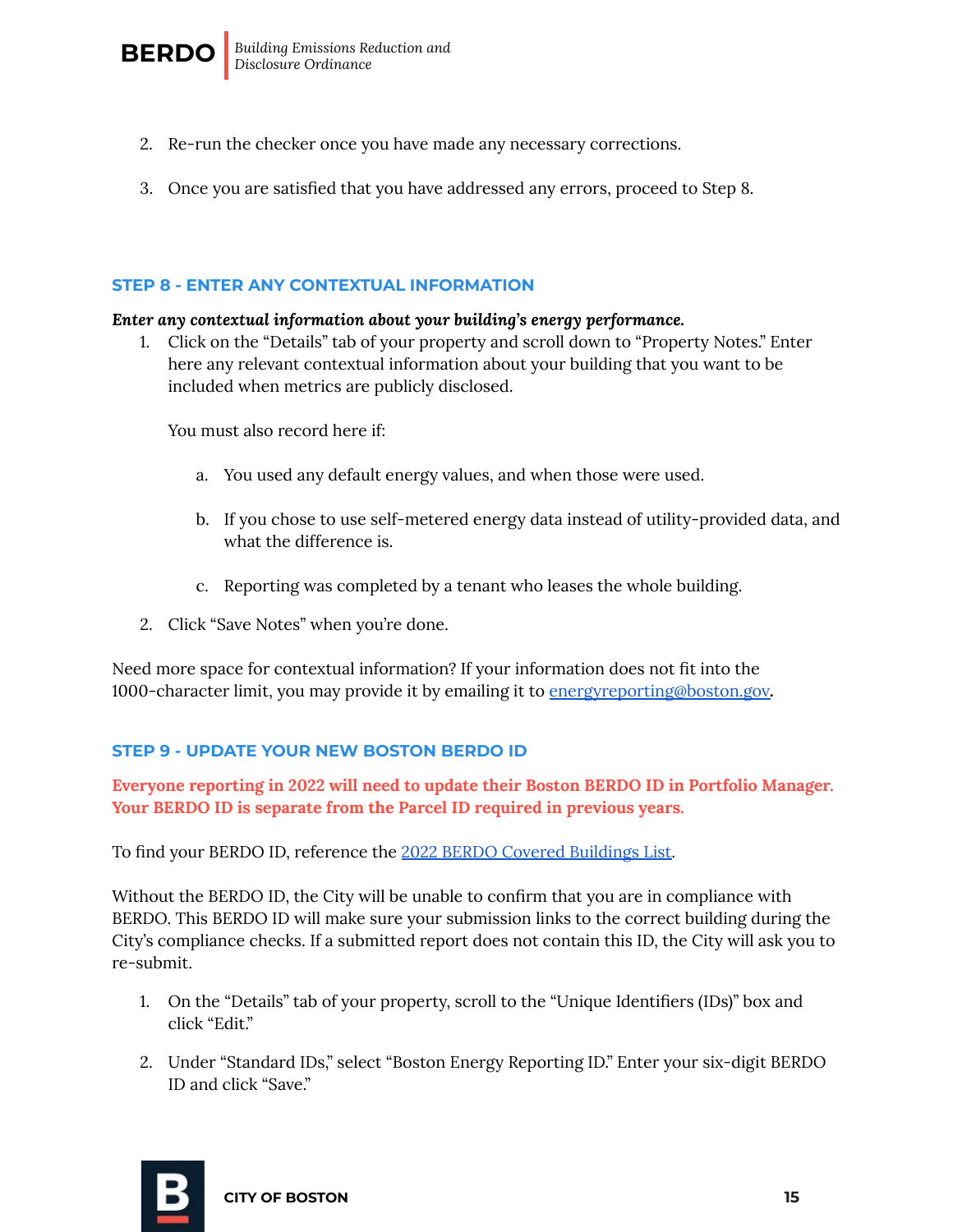

| Standard IDs                                                                                                                                                                                                                                                                  |                    |
|-------------------------------------------------------------------------------------------------------------------------------------------------------------------------------------------------------------------------------------------------------------------------------|--------------------|
| Standard IDs are typically used in data collection, including by most state and local governments with<br>benchmarking laws. If your property is covered by a benchmarking law, you probably need to fill this<br>in. See this FAQ if you need help finding your Standard ID. |                    |
| Standard ID(s):                                                                                                                                                                                                                                                               |                    |
| <b>Boston Energy Reporting ID</b><br>ID:<br>$\checkmark$                                                                                                                                                                                                                      | 123456             |
|                                                                                                                                                                                                                                                                               | <b>Add Another</b> |
|                                                                                                                                                                                                                                                                               |                    |

#### <span id="page-15-0"></span>**STEP 10 - VERIFY YOUR DATA THROUGH A THIRD-PARTY**

You may complete third-party verification before or after you share your data with the City.

For detailed guidance on completing the Third-Party Verification process, jump down to [Task](#page-21-0) 5.

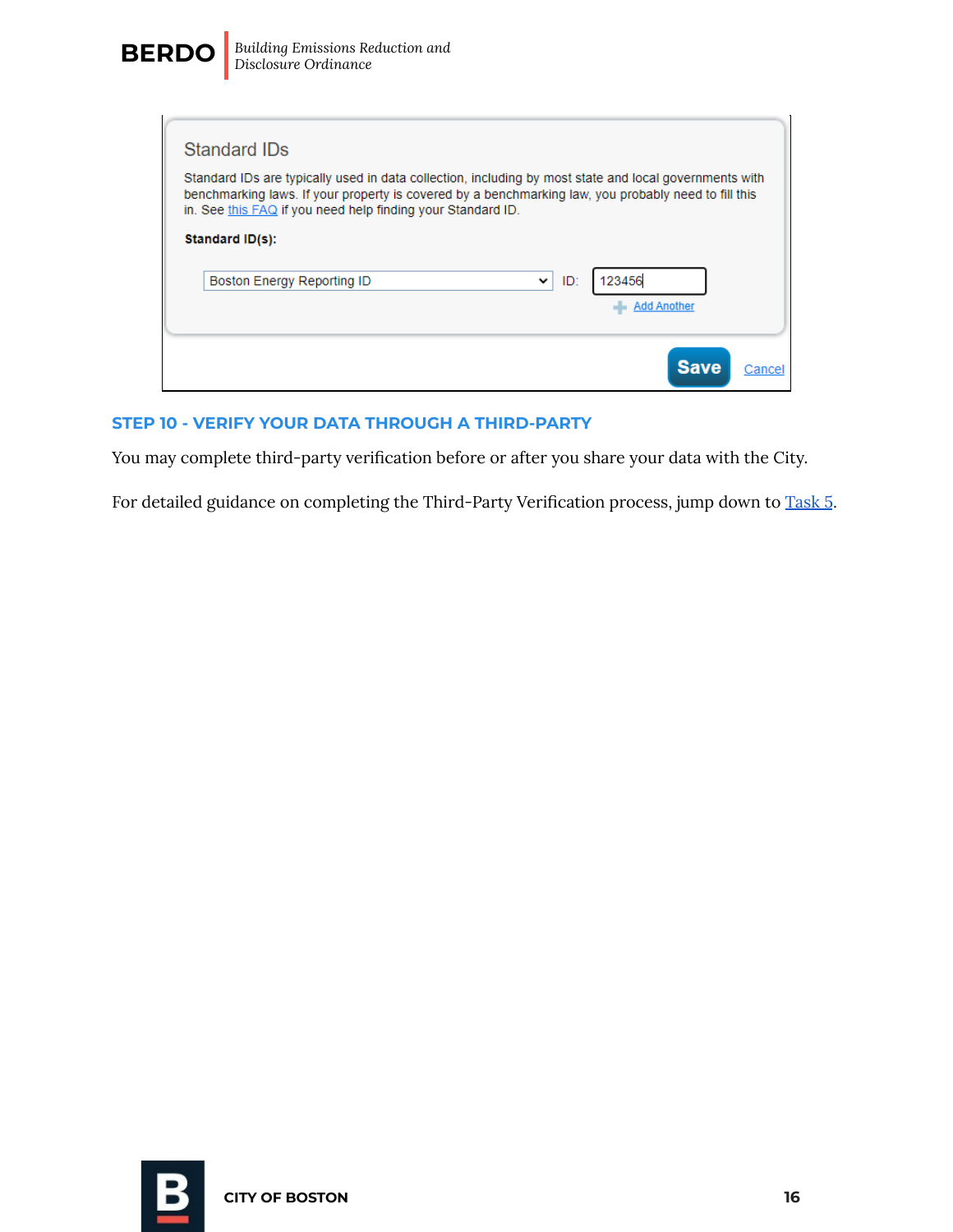

#### <span id="page-16-0"></span>**STEP 11 - CONNECT AND SHARE YOUR DATA WITH THE CITY**

Starting in 2022, the City of Boston will use Energy Star Portfolio Manager's (ESPM) third-party data sharing capabilities. This will allow the City to pull data directly from ESPM and run some basic data checks. We hope that this change will result in more accurate data submissions and public data disclosures.

The following two actions are required of all BERDO building owners in order to correctly share your 2021 energy and water use with the City.

- 1. **Connect** your Portfolio Manager account with the City of Boston's Portfolio Manager account.
- 2. **Share** read-only access for your BERDO buildings.

*Please note:* You will only need to complete these actions once. Unlike previous reporting years, you will *not* receive a separate reporting link to submit your 2021 energy and water data.

#### **CONFIRM YOUR ACCOUNT INFORMATION**

- 1. Confirm that your email address in your Portfolio Manager account is correct. Click on "Account Settings" in the upper right-hand corner of the screen.
- 2. Confirm that your unique BERDO IDs have been entered correctly for your buildings.

#### **CONNECT YOUR PORTFOLIO MANAGER ACCOUNT WITH THE CITY OF BOSTON**

- 1. Click "Contacts" in the upper right-hand corner of the screen.
- 2. Click "Add New Contacts".
- 3. Search for the username "**CityofBoston**".
- 4. Click "Connect".

| <b>Your Search Criteria</b> |               | City of Boston Environment Department (CityofBoston)<br>Energy Reporting and Disclosure with City of Boston | <b>Connect</b> |
|-----------------------------|---------------|-------------------------------------------------------------------------------------------------------------|----------------|
| Name:                       |               | of 1<br>Page <sub>1</sub><br>$\rightarrow$ $\rightarrow$ 50 $\sim$<br>$141 - 34$                            | $1 - 1$ of 1   |
| Organization:               |               |                                                                                                             |                |
| Username:                   | cityofboston  |                                                                                                             |                |
| Email Address:              |               |                                                                                                             |                |
|                             | <b>Search</b> |                                                                                                             |                |

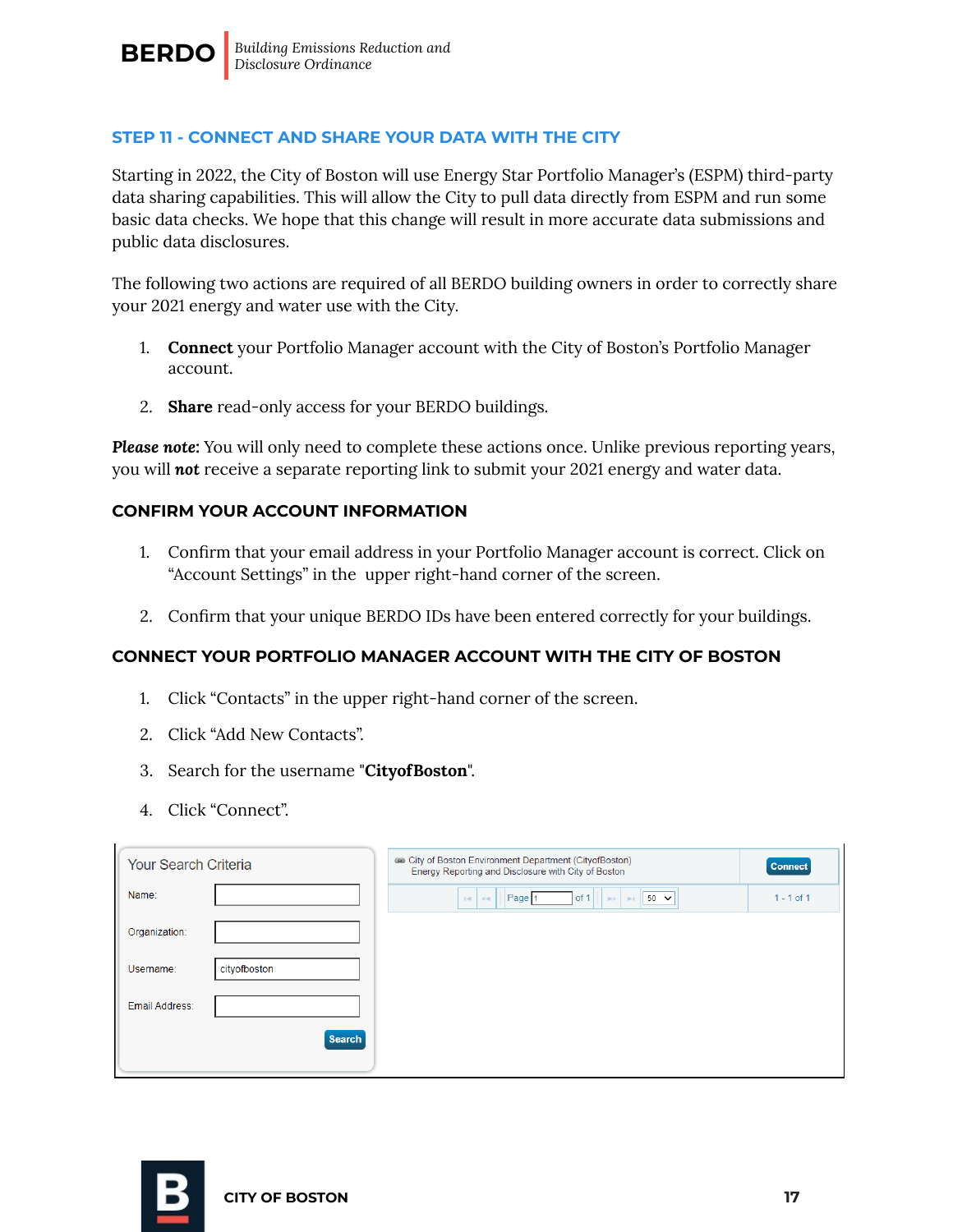

5. A pop-up window will appear. Select the "Agreement" box and click "Send Connection Request"



*Please note:* Connection requests must be approved before you can share your buildings. Portfolio Manager will approve these requests in cycles of 30 minutes. If you have not received a connection confirmation email within one hour of submitting a request, please contact [energyreporting@boston.gov.](mailto:energyreporting@boston.gov)

#### **SHARE YOUR DATA WITH THE CITY OF BOSTON**

- 1. Go to the "Sharing" tab in Portfolio Manager.
- 2. Click "Share (or Edit Access) to a property".
- 3. Select your BERDO properties and click "Apply Selection".

*Please note:* If you are sharing a campus with multiple buildings, share *both* the campus and the individual buildings within the campus. For guidance on buildings that share systems, see ["Special](#page-32-0) Issues & FAQ".

- 4. Select "**CityofBoston"** as the recipient.
- 5. Select "Personalized Sharing & Exchange Data ("Custom Orders")" and click "Continue".
- 6. Select "Exchange Data" for each property.
- 7. A pop-up window will appear. Specify data attributes and permissions for each property.
	- Select "Read Only Access" for "Property Information" and "All Meter Information."
	- Select "None" for "Goals, Improvements, & Checklists" and "Recognition".
	- Select "Yes" for "Share Forward".

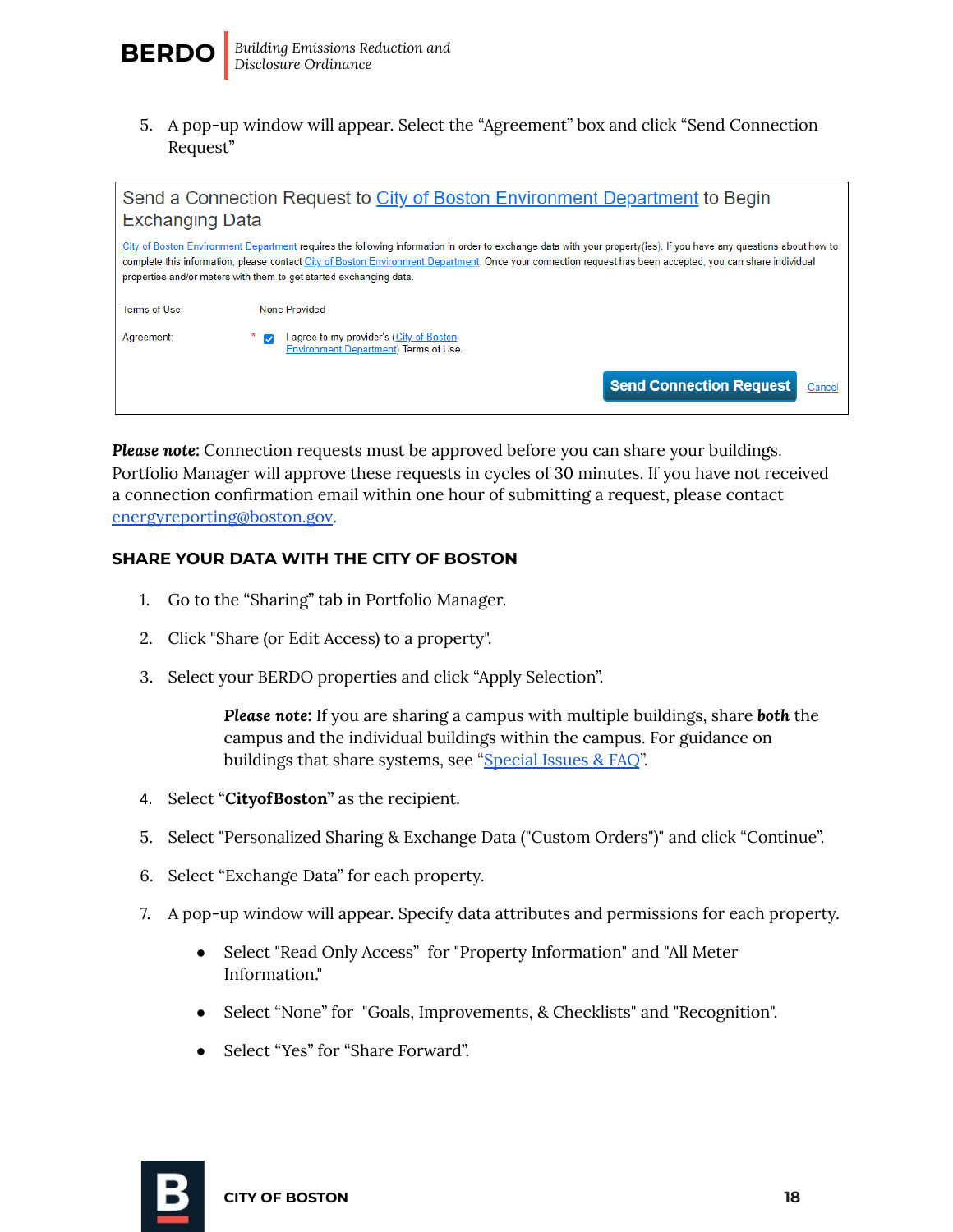

*Please note:* Enabling "Share Forward" will give the City permission to share data with other City of Boston Portfolio Manager accounts.

| Select the permission level below that you would like to grant City of Boston Environment Department for each category. |             |                         |                    |  |  |  |  |
|-------------------------------------------------------------------------------------------------------------------------|-------------|-------------------------|--------------------|--|--|--|--|
| Item                                                                                                                    | <b>None</b> | <b>Read Only Access</b> | <b>Full Access</b> |  |  |  |  |
| Property Information                                                                                                    | ◯           | ◉                       |                    |  |  |  |  |
| All Meter Information                                                                                                   |             |                         |                    |  |  |  |  |
| ▼ Energy Meters                                                                                                         |             |                         |                    |  |  |  |  |
| Aggregate Eversource Data Electric Grid Meter                                                                           | $\circ$     | $\odot$                 |                    |  |  |  |  |
| District Steam                                                                                                          |             | ∩                       |                    |  |  |  |  |
| Fuel Oil (No. 2)                                                                                                        | Ω           | $\odot$                 |                    |  |  |  |  |
| Natural Gas                                                                                                             |             | ∩                       |                    |  |  |  |  |

- 8. Click "Apply Selections & Authorize Exchange".
- 9. Once you've completed Exchange Data access for each property, click "Share Property(ies)".

Once the City accepts the shared properties, you'll receive a confirmation email.

For additional guidance on sharing properties within Portfolio Manager, click [here](https://www.energystar.gov/sites/default/files/tools/How%20to%20Share%20Properties%20with%20Other%20Portfolio%20Manager%20Users_May%202021_FINAL.pdf).

**IMPORTANT NOTE: This is the last step for submitting data through Energy Star Portfolio Manager. Please ensure you complete it in full. Prior to 2022, this was the final step for reporting. New in 2022, owners must also complete the BERDO Reporting Form in addition to submitting data through ESPM.**

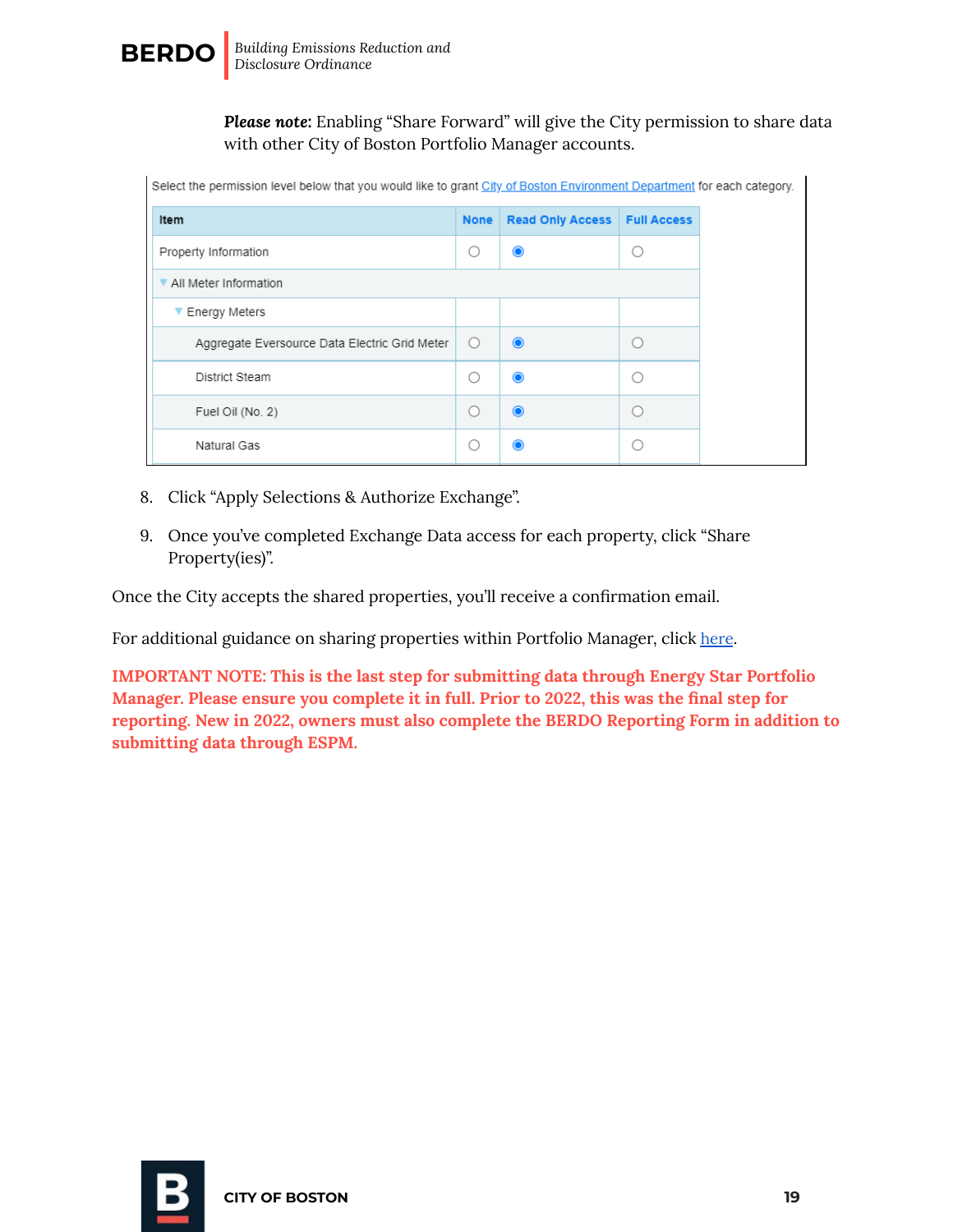### **TASK 4: REPORT SUPPLEMENTAL DATA THROUGH BERDO REPORTING FORM**

<span id="page-19-0"></span>Starting in 2022, owners will need to complete a BERDO [Reporting](https://bostonopendata.knack.com/berdo-reporting#home/) Form for each of their properties. This form is an important component to BERDO reporting because it collects required and optional information that cannot be reported to Energy Star Portfolio Manager (ESPM). The information provided through the BERDO Reporting Form will be important in complying with emissions standards beginning in 2025.

The below guidance details how to create a username, add your buildings to your profile, and report supplemental information for each building.

#### <span id="page-19-1"></span>**STEP 1 - CREATING A USERNAME**

*You may have already completed this step if you requested a reporting extension. If so, use the login information you already created.*

Navigate to [bit.ly/BERDOform](https://bostonopendata.knack.com/berdo-reporting#berdo-reporting-2022/) to access the BERDO Reporting Form login.

If you are reporting through the BERDO Reporting Form for the first time, follow these instructions to create a username.

- 1. Click 'Sign Up'.
- 2. Fill out the required information. Your username will be your email address.
- 3. Click 'Submit'.

#### <span id="page-19-2"></span>**STEP 2 - CLAIMING YOUR PROPERTIES**

Once you have a login, make sure your properties are registered with your account.

- 1. Click 'Claim Property'.
- 2. Search the table by entering either the property name, property address, or parcel number. All of these are listed in the 2022 Covered [Buildings](https://docs.google.com/spreadsheets/d/1t-XKuedzvlOMf2d-vmL3ztrklDquXv-NdD1RkA-mxZI/edit#gid=913546150) List. When you have found your property, click 'Claim' under the 'Claim Property' column.

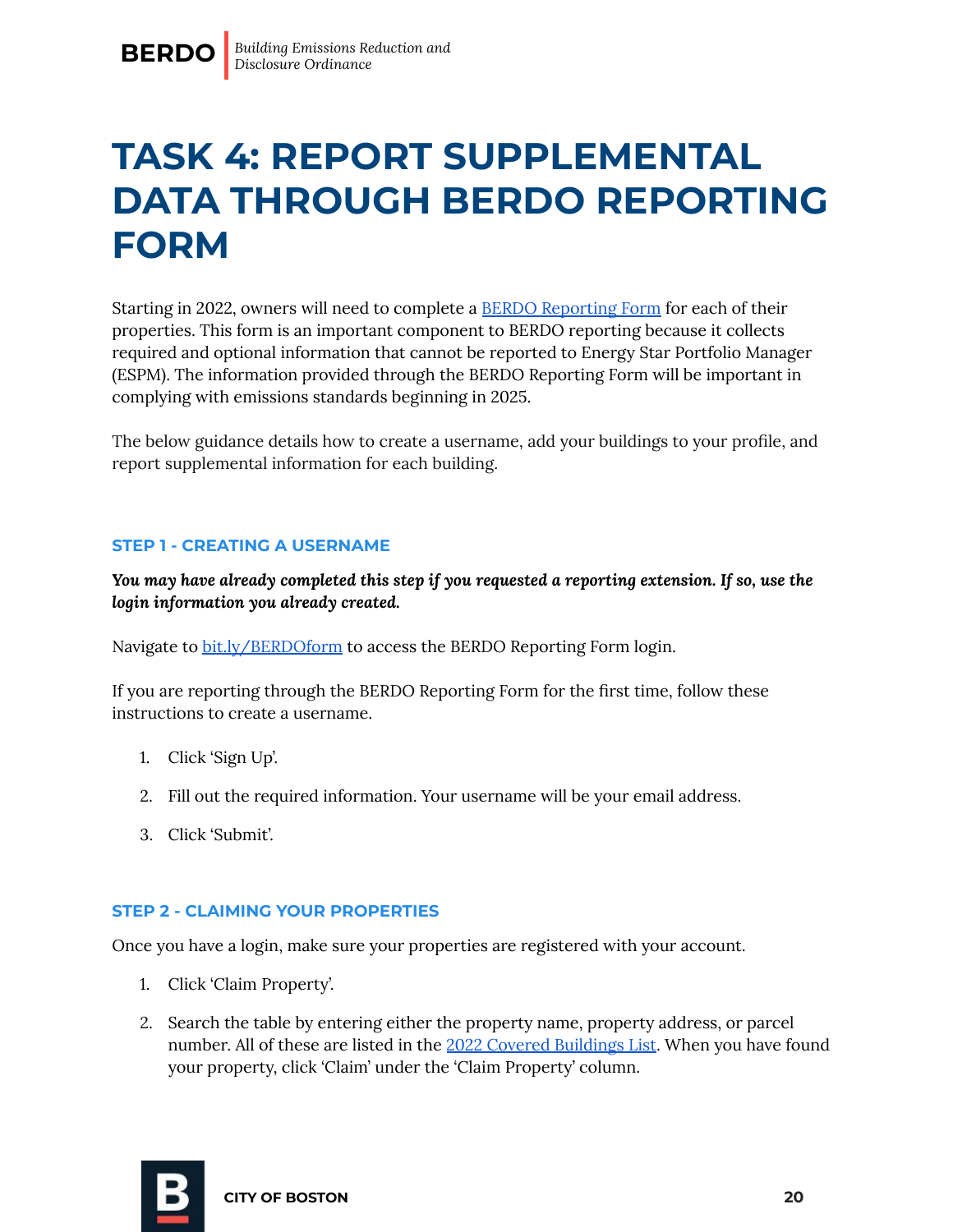

- a. If the property was not previously claimed, it will be added to your account.
- b. If the property was previously claimed by another user, the BERDO team will be notified of the claim request. The BERDO team will either move the property to your account or reach out by email with further questions. This process ensures that two reports are not submitted for the same property.

*Please note:* If you are not able to find your property, select "Add Property" below the table and fill out the required information.

3. When you have selected your properties, return to the 'My Properties' table. From here, you will be able to complete the BERDO Reporting Form, request an extension, or remove properties from your account.

#### <span id="page-20-0"></span>**STEP 3 - COMPLETE A REPORT FOR EACH PARCEL**

In the 'My Properties' view of the BERDO Reporting Form, click on "Edit" under "2022 Report" to begin your report. This form is to be completed for each parcel, so it may include information for multiple buildings on one parcel. This is different from Portfolio Manager data, which must be entered for EACH BUILDING on a parcel.

The BERDO Reporting Form has five short sections:

- 1. Property and contact information
- 2. Renewable Energy
- 3. Energy Use Exempt from Emissions Requirement
- 4. Additional Optional Reporting
- 5. Follow Up

All required questions must be answered to submit the form and move forward to third-party verification. All other questions are optional, but we strongly encourage you to answer as many as possible. Answers to these optional questions will provide a better picture of your building's overall emissions and will help us refine reporting requirements in future years.

Once completed, select " Next" on the bottom of the page. **Please note that your work will NOT be saved until you click "Next" at the bottom on the page.** If your form is not submitting, please scroll to the top of the page to see if there are any errors. Any errors will be noted in a red box at the top of the page.

#### <span id="page-20-1"></span>**STEP 4 - SUBMIT YOUR DATA TO YOUR THIRD-PARTY VERIFIER**

Once this data is submitted, you will need to enter the name and contact information of your third-party verifier. When you click 'Submit,' your third-party verifier will be emailed a link to

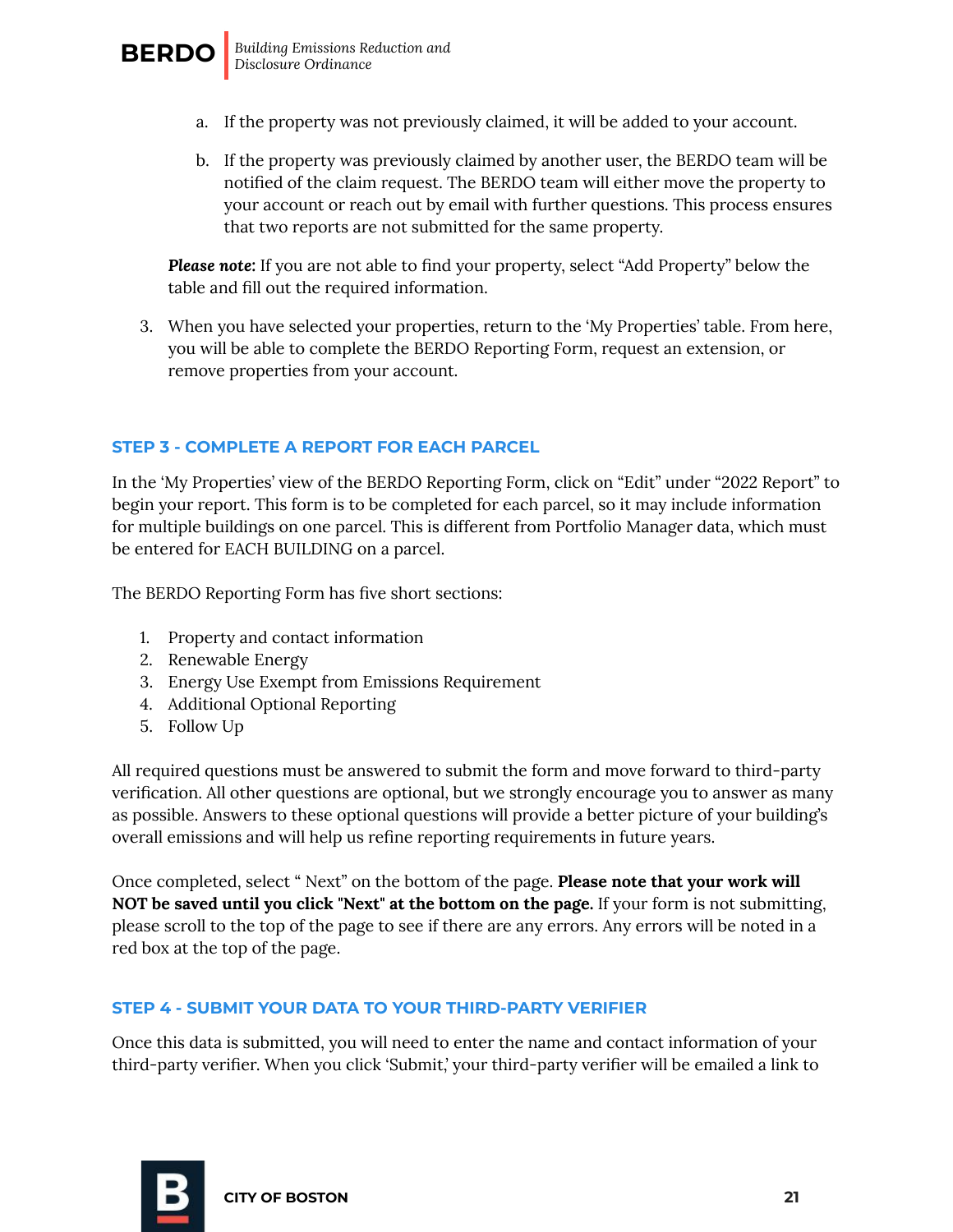

review your report. See Task 5 for more detailed information about how to complete third-party data verification.

| Verifier Name *                      |      |  |
|--------------------------------------|------|--|
| First                                | Last |  |
| Third Party Verifier Organization *  |      |  |
| Third Party Verifier Email Address * |      |  |
| Third Party Verifier Phone Number *  |      |  |
|                                      |      |  |
| Submit                               |      |  |

If the verifier approves your report, it will be sent on to the BERDO Team. If the verifier rejects it, you will receive an email detailing the errors and will be asked to edit and resubmit your report.

<span id="page-21-0"></span>*Please note:* Your third-party verifier cannot verify your supplemental report until they verify your report in EPA's Energy Star Portfolio Manager.

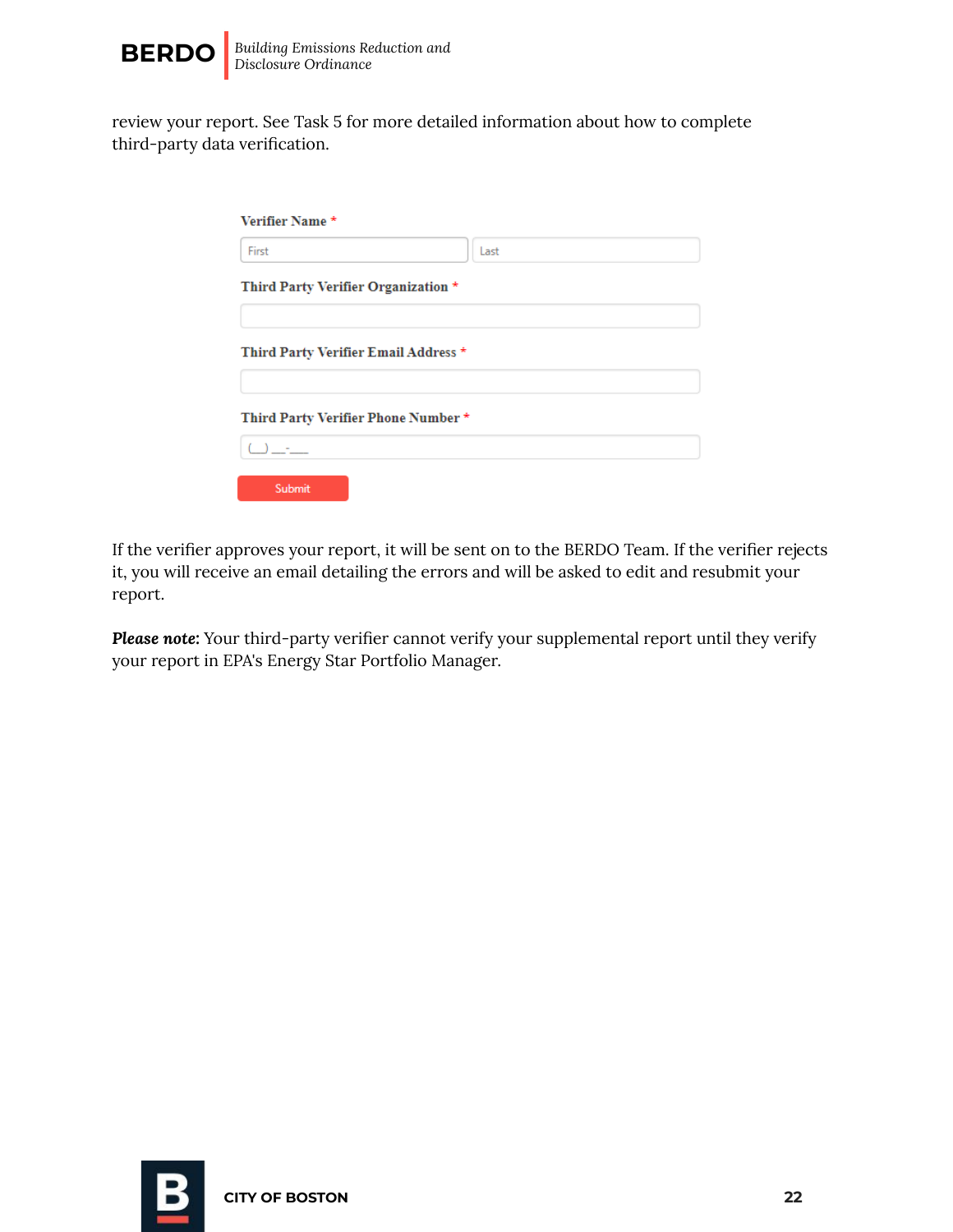### <span id="page-22-0"></span>**TASK 5: THIRD-PARTY DATA VERIFICATION**

Verification of reported data by a qualified third-party ensures accurate compliance by enhancing the quality of data reported. As we approach the requirement to meet emissions standards beginning in 2025, it is critical that owners have an accurate understanding of their building's performance so they can plan for meeting these emissions standards.

#### <span id="page-22-1"></span>**THIRD-PARTY VERIFICATION SCHEDULE**

Reported data must be verified by a third party beginning in 2022. The below schedule outlines when data needs to be verified and the time period(s) covered by each verification. *Please note:* The first year of verification only requires 2021 calendar data to be verified.

| <b>Year of Third-Party Data</b><br><b>Verification for buildings</b><br>required to report in 2022 | Calendar Year(s) to Verify |
|----------------------------------------------------------------------------------------------------|----------------------------|
| 2022                                                                                               | 2021                       |
| 2026                                                                                               | 2022 through 2025          |
| 2030                                                                                               | 2026 through 2029          |
| 2035                                                                                               | 2030 through 2034          |
| 2040                                                                                               | 2035 through 2039          |
| 2045                                                                                               | 2040 through 2044          |
| 2050                                                                                               | 2045 through 2049          |

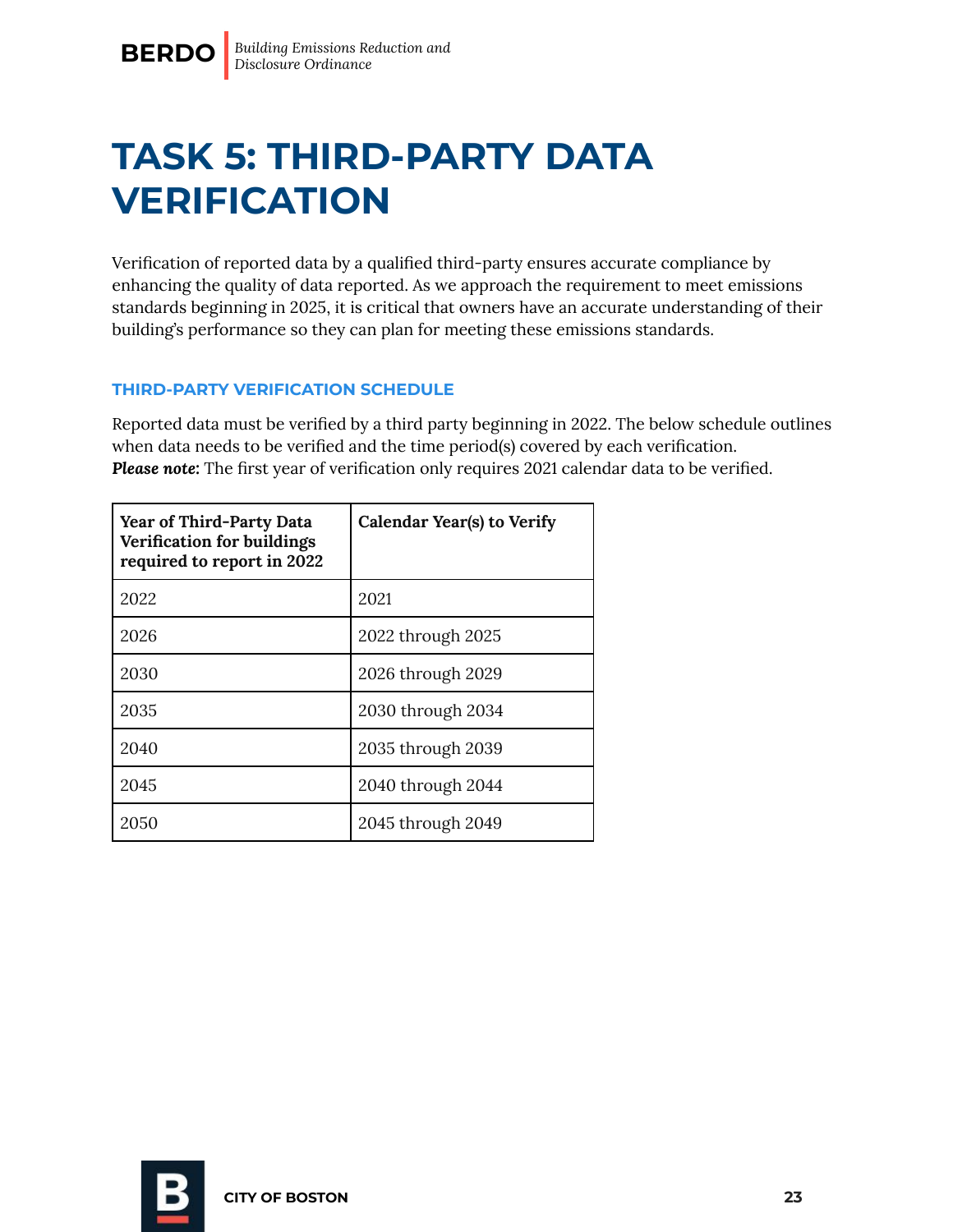

#### <span id="page-23-0"></span>**CONNECT WITH A QUALIFIED ENERGY PROFESSIONAL FOR THIRD-PARTY VERIFICATION**

Building owners must use a third-party professional who holds an active qualification of at least one of the credentials listed in the table below. At this time, the City of Boston is not able to recommend or refer you directly to a Qualified Energy Professional.

| Profession                    | Credential                                                                      | Organization                                                                             |  |
|-------------------------------|---------------------------------------------------------------------------------|------------------------------------------------------------------------------------------|--|
| Engineer                      | Professional Engineer (PE)                                                      | National Society of Professional<br>Engineers (NSPE)                                     |  |
| Architect                     | Licensed Architect                                                              | National Council of Architectural<br><b>Registration Boards (NCARB)</b>                  |  |
| Architect                     | Registered Architect (RA)                                                       | American Institute of Architects<br>(AIA)                                                |  |
| <b>Energy Modeler</b>         | <b>Passive House</b>                                                            | Passive House Institute US (PHIUS)                                                       |  |
| <b>Energy Auditor</b>         | <b>Building Energy Assessment</b><br>Professional (BEAP)                        | American Society of Heating,<br>Refrigerating and Air-Conditioning<br>Engineers (ASHRAE) |  |
| <b>Energy Auditor</b>         | Certified Energy Auditor (CEA)                                                  | <b>Association of Energy Engineers</b><br>(AEE)                                          |  |
| <b>Energy Auditor</b>         | <b>Building Energy Modeling</b><br>Professional (BEMP)                          | American Society of Heating,<br>Refrigerating and Air-Conditioning<br>Engineers (ASHRAE) |  |
| <b>Energy Auditor</b>         | RPA/FMA High Performance<br>Designation (RPA/FMA-HP)                            | <b>BOMI</b> International                                                                |  |
| <b>Energy Auditor</b>         | Certified Measurement and<br>Verification Professional (CMVP)                   | <b>Association of Energy Engineers</b><br>(AEE)                                          |  |
| <b>Energy Auditor</b>         | <b>LEED Advanced Professional</b><br>(AP) Building Operations &<br>Maintenance  | U.S. Green Building Council (USGBC)                                                      |  |
| Commissioning<br>Professional | <b>Commissioning Process</b><br>Management Professional<br>Certification (CPMP) | American Society of Heating,<br>Refrigerating and Air-Conditioning<br>Engineers (ASHRAE) |  |
| Commissioning<br>Professional | Certified Commissioning<br>Professional (CCP)                                   | <b>Building Commissioning Association</b><br>(BCA)                                       |  |
| Commissioning<br>Professional | <b>Associate Commissioning</b><br>Professional (ACP)                            | <b>Building Commissioning Association</b><br>(BCA)                                       |  |

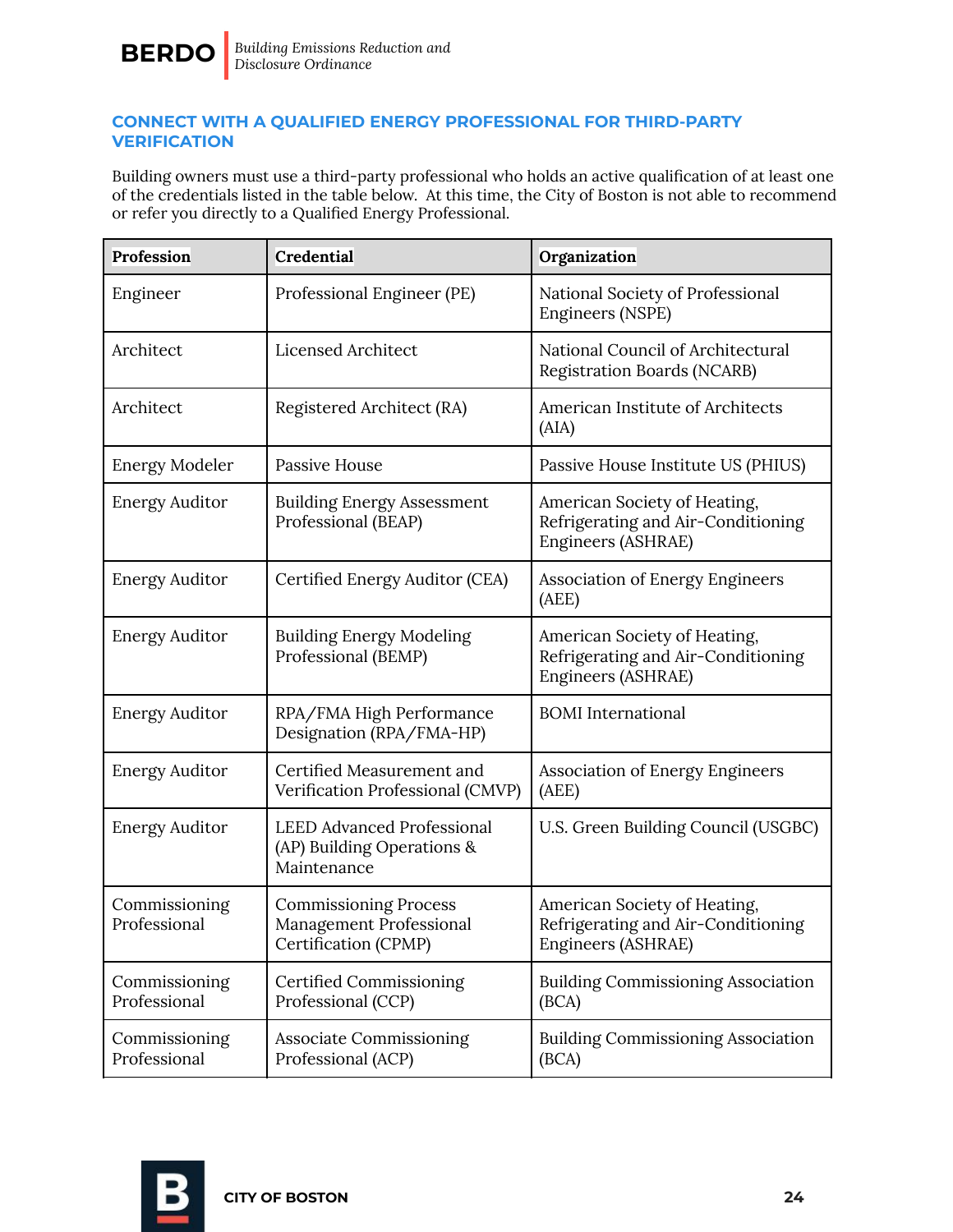

| Commissioning<br>Professional | Certified Building<br><b>Commissioning Professional</b><br>(CBCP)       | <b>Association of Energy Engineers</b><br>(AEE)                                          |  |
|-------------------------------|-------------------------------------------------------------------------|------------------------------------------------------------------------------------------|--|
| Commissioning<br>Professional | <b>Existing Building</b><br><b>Commissioning Professional</b><br>(EBCP) | <b>Association of Energy Engineers</b><br>(AEE)                                          |  |
| Commissioning<br>Professional | Certified Commissioning<br>Authority (CxA)                              | AABC Commissioning Group (ACG)                                                           |  |
| <b>Energy Manager</b>         | Operations and Performance<br>Management Professional<br>(OPMP)         | American Society of Heating,<br>Refrigerating and Air-Conditioning<br>Engineers (ASHRAE) |  |
| <b>Energy Manager</b>         | Certified Energy Manager (CEM)                                          | <b>Association of Energy Engineers</b><br>(AEE)                                          |  |
| <b>Energy Manager</b>         | <b>Energy Management</b><br>Professional (EMP)                          | <b>Energy Management Association</b><br>(EMA)                                            |  |
| <b>Building Operator</b>      | <b>Building Operator Certification</b><br>(BOC) Level 2                 | Northwest Energy Efficiency Council<br>(NEEC)                                            |  |

#### <span id="page-24-0"></span>**STEP-BY-STEP VERIFICATION INSTRUCTIONS FOR BUILDING OWNERS**

#### **Step 1 – Find a Qualified Energy Professional**

Find a Qualified Energy Professional for Third-Party Verification *outside of your organization* holding a credential accepted by the City.

#### **Step 2 - Send BERDO Report to Third-Party Verifier**

After completing the BERDO Reporting Form, owners must enter the name and email address of their Third-Party Verifier. The Verifier will review the BERDO Reporting Form and the ESPM data. The Verifier will either approve the reported data or reject the reported data. In both cases the account holder and building owner will be notified by email.

#### **Step 3 – Assist with the verification process**

A Third-Party Verifier will need access to Portfolio Manager account data and any relevant information listed in the data verification table below. The Third-Party Verifier will review any errors or inconsistencies and discuss how to resolve them with the owner.

#### **Step 4 – Keep any verification records**

Once verification of data within Energy Star Portfolio Manager is complete, the Verifier will send a signed Data Verification Checklist to the building owner. Building owners must keep a copy of each Data Verification Checklist for at least ten years.

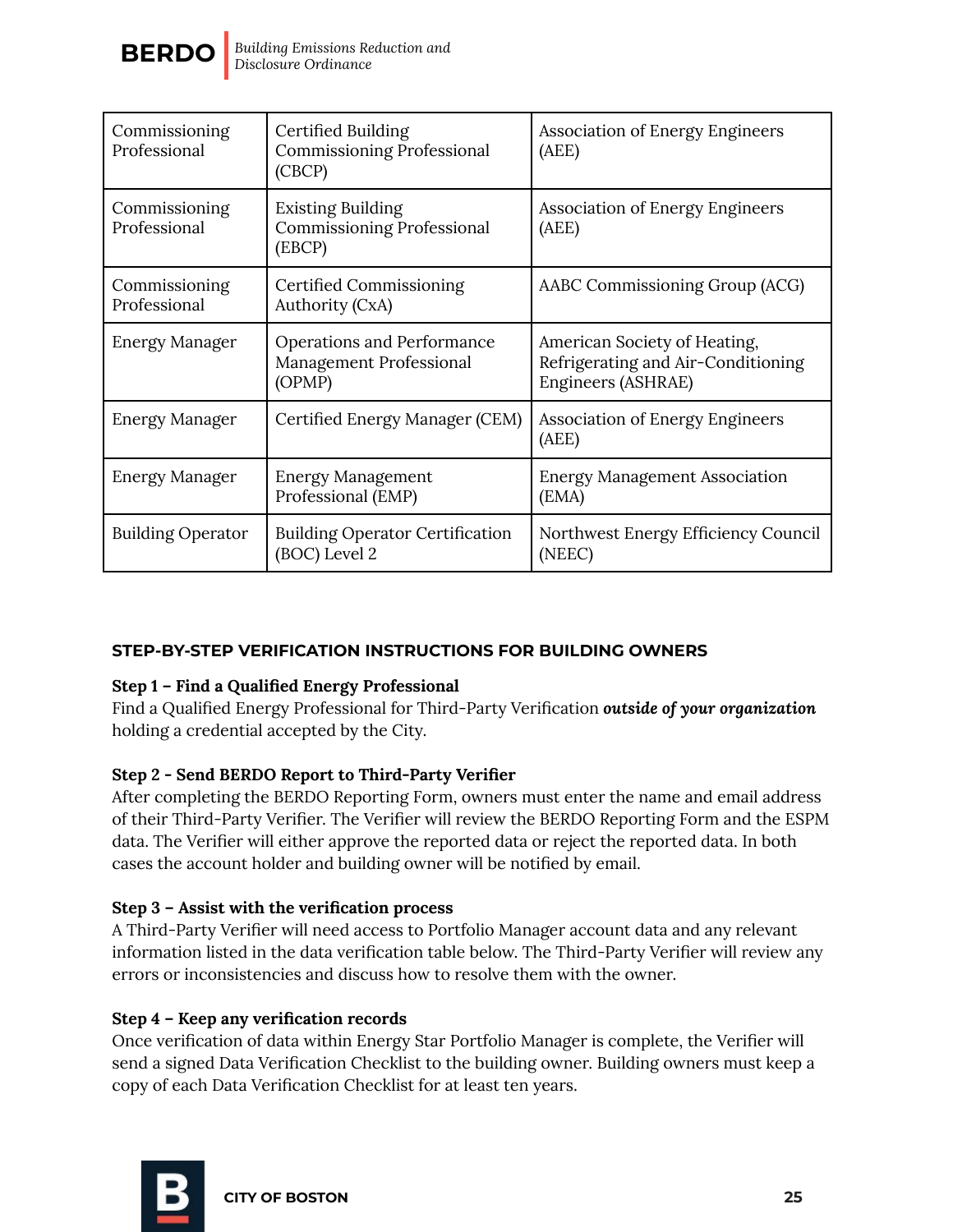

#### <span id="page-25-0"></span>**STEP-BY-STEP VERIFICATION INSTRUCTIONS FOR THIRD-PARTY VERIFIERS**

#### **Step 1 – Collect any information needed from the building owner**

- Connect with the building owner as a contact within Energy Star Portfolio Manager. The building owner will provide you with either read-only or full access to their property.
- Request access to utility data sources. This may require login access to benchmarking portals or bill copies. This will help in confirming that any aggregate data was correctly requested for the entire building. and entered by the owner.
- Ask for other documentation needed to complete verification. Reference the data verification table below for documentation needed to confirm building and energy usage data.
- Run the Data Quality Checker within Portfolio Manager to verify that all data was entered for the calendar year being verified. If there is any missing data, notify the owner and have them fix any missing data errors.

#### **Step 2 – Review the data in Portfolio Manager using the Energy Star Data Verification Checklist**

Once you have supporting information from the building owner, review the Portfolio Manager property record. Use the Energy Star Data Verification Checklist **as a guide** during the verification. The Energy Star Data Verification Checklist can be accessed from the 'Reporting' tab within Portfolio Manager. Check off each section as you review it for correctness, as well as whether the data accurately represents the building you are verifying.

Notify the building owner of any errors identified. When the identified errors are corrected, the verifier should proceed to Step 3.

#### Here is a link to a sample Energy Star Data [Verification](https://www.energystar.gov/buildings/tools-and-resources/sample_energy_star_data_verification_checklist) Checklist.

*Please note:* The Energy Star Data Verification Checklist lists some data that will not need to be verified for BERDO reporting in 2022. Therefore, it should only be used as a guide to aid in keeping track of each building's verification. The data verification table below confirms all information types to verify for BERDO in 2022.

#### **Step 3 – Complete and sign the Energy Star Data Verification Checklist**

As the BERDO Data Verifier, make sure your name, date, and signature appear on the final page of the Energy Star Data Verification Checklist. A stamp is only required if a building owner is pursuing an Energy Star Certification.

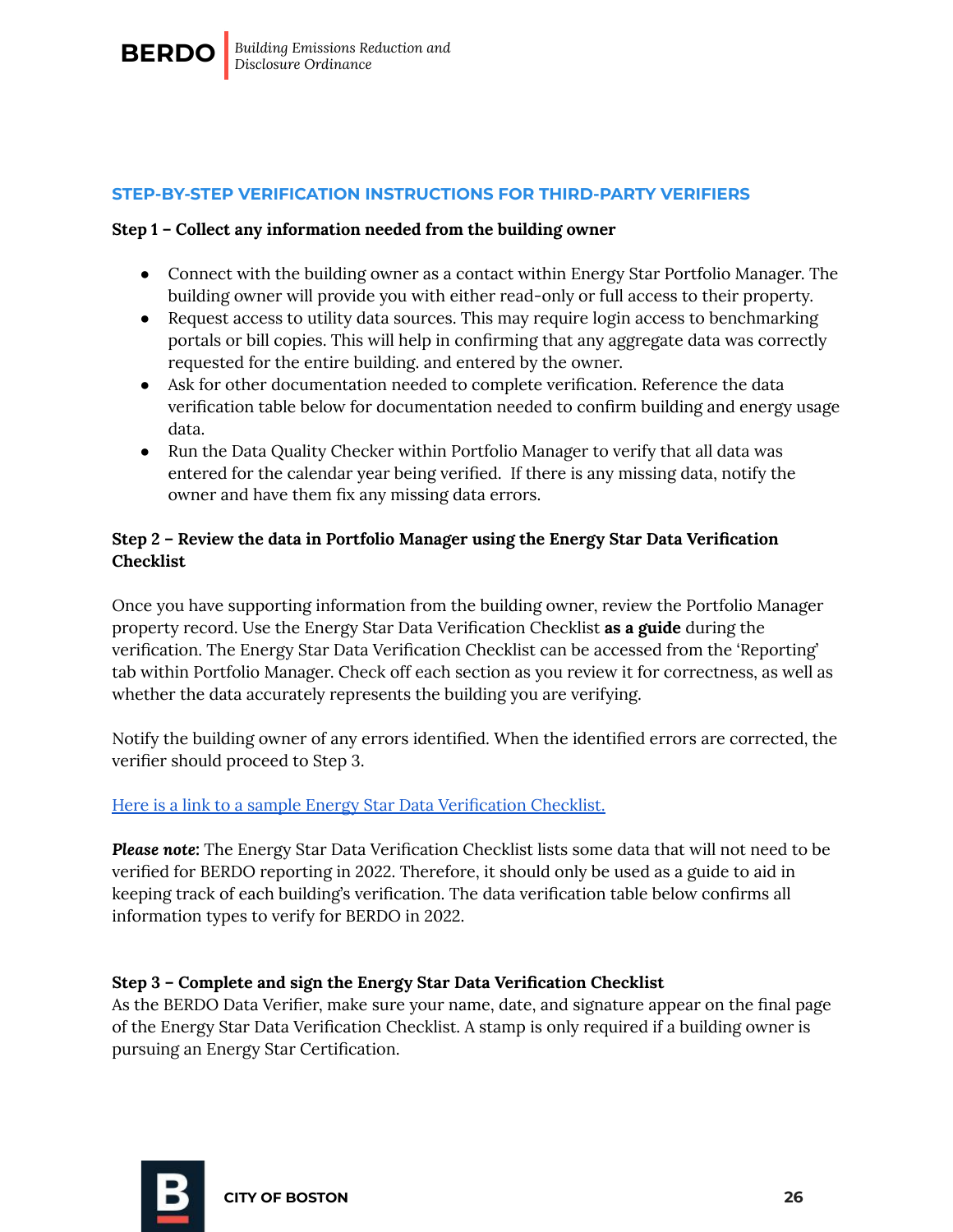

The signed Energy Star Data Verification Checklist should be downloaded and emailed to the building owner. Advise the building owner that they must keep this signed document for their records. A PDF copy must also be uploaded to the BERDO Reporting Form as part of the final verification.

#### **Step 4 – Enter your credential information into Portfolio Manager**

In Portfolio Manager, enter the credential information in the 'Verification' field on the 'Details' tab of the building. This information should include: Calendar Year of Data Verified, Date of Verification, Full Name, Title, Organization, Phone Number, Email, Postal Code, and your Professional Designation (Credential Name, Acronym, Certifying Number (if available), and State).

#### **Step 5 – Verify data submitted through the BERDO Reporting Form**

Third-Party Verifiers are also required to approve of the building owner's BERDO Reporting Form submission. Building owners are prompted to enter their Third-Party Verifier contact details upon submission. The below email is then sent to the verifier with the subject line "Verify Supplemental BERDO Report".

| Verify Supplemental BERDO Report for 123 Main Inbox x                                                                                                                                                                                                                                                         |                         |  |  |
|---------------------------------------------------------------------------------------------------------------------------------------------------------------------------------------------------------------------------------------------------------------------------------------------------------------|-------------------------|--|--|
| BERDO Team <energyreporting@boston.gov><br/>to me <math>\sim</math></energyreporting@boston.gov>                                                                                                                                                                                                              | 8:50 AM (4 minutes ago) |  |  |
| Dear. $\qquad \qquad \qquad$                                                                                                                                                                                                                                                                                  |                         |  |  |
| of 123 Main has listed you as their third-party verifier for their 2022 supplemental BERDO report. You will need to review their report for accuracy and<br>upload proof of your credentials. If there are errors in their report, please reject their report and they will be prompted to edit it via email. |                         |  |  |
| Please click here to review their report.                                                                                                                                                                                                                                                                     |                         |  |  |
| If you believe that you received this email in error, please reply to this email.                                                                                                                                                                                                                             |                         |  |  |
| Thank you,                                                                                                                                                                                                                                                                                                    |                         |  |  |
| <b>BERDO</b> Team                                                                                                                                                                                                                                                                                             |                         |  |  |
| City of Boston   Environment Department                                                                                                                                                                                                                                                                       |                         |  |  |

Verify any data submitted by the building owner through their BERDO Reporting Form submission. You must confirm if you have already verified the building data within Energy Star Portfolio Manager. If not, this report cannot be completed.

If Portfolio Manager data has been verified, enter your contact information, Third-Party Verifier credentials, and upload a copy of the signed Portfolio Manager checklist.

If you accept the report, the report is submitted to the City's BERDO team. If you reject the report, explain why the report has been rejected and how the building owner can fix it.

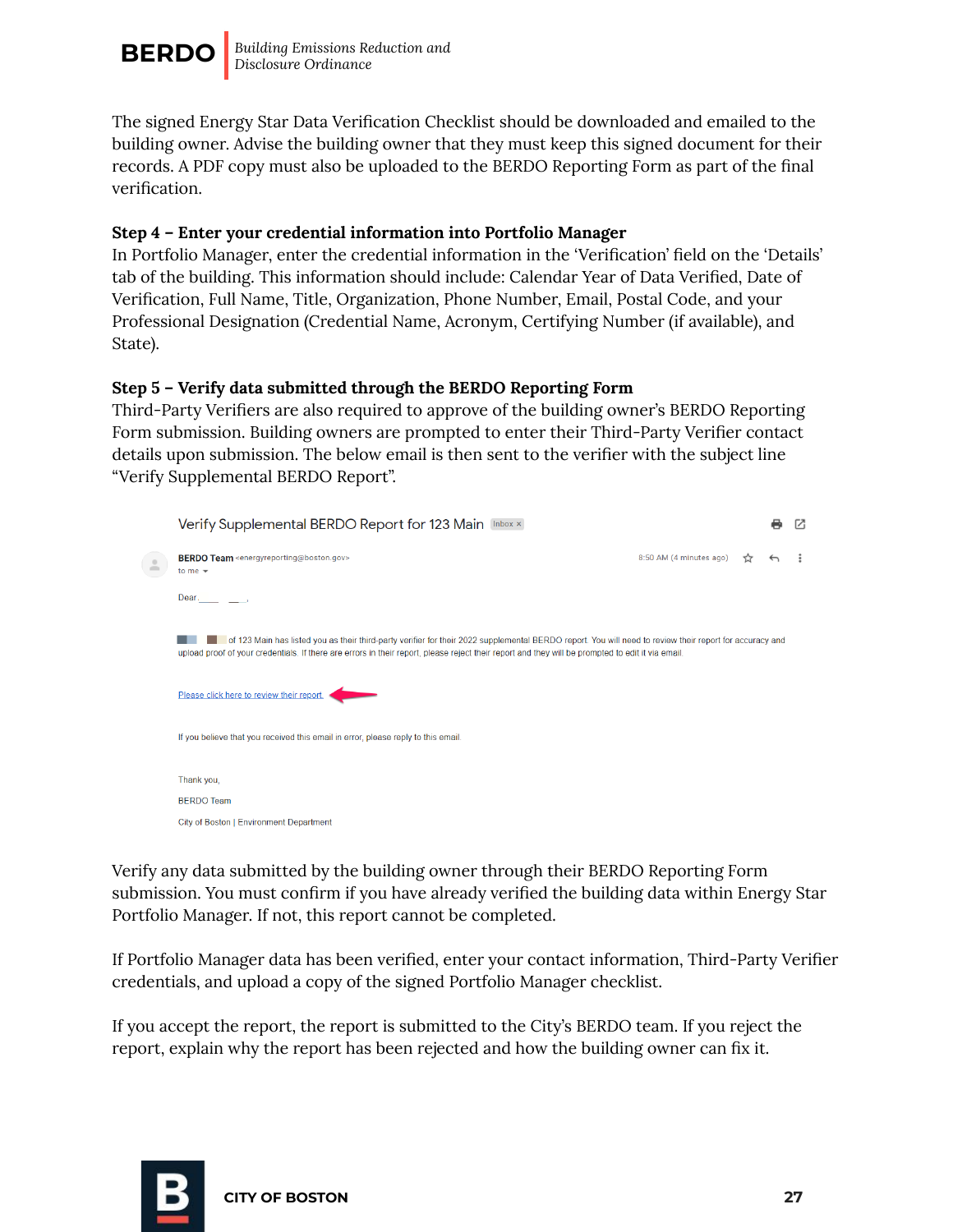

#### Third Party Verifier Information

Please enter your information below.

#### Have you verified the main report in EPA's Energy Star Portfolio Manager yet for this property? \*

 $\bullet$  Yes

 $\circ$  No

#### Verifier Name \*

| . . |  |
|-----|--|

Organization \*

Phone Number  $^\star$  $\cup$   $\bot$ 

Email Address \*

Choose File No file chosen

Please upload proof of your crediential \*

What credential(s) do you hold that permit you to verify this report?

#### Select all that apply \*  $\Box$  PE

 $\Box$  ASHRAE Professional  $\Box$  Certified Energy Manager  $\Box$  Other

Do you accept or reject this supplemental BERDO report? \*

- $\circ$  Accept
- <sup>O</sup> Reject

#### Please explain to the building owner why you are rejecting their supplemental report and what they can do to fix it. \*

This information will automatically be emailed to the building owner.

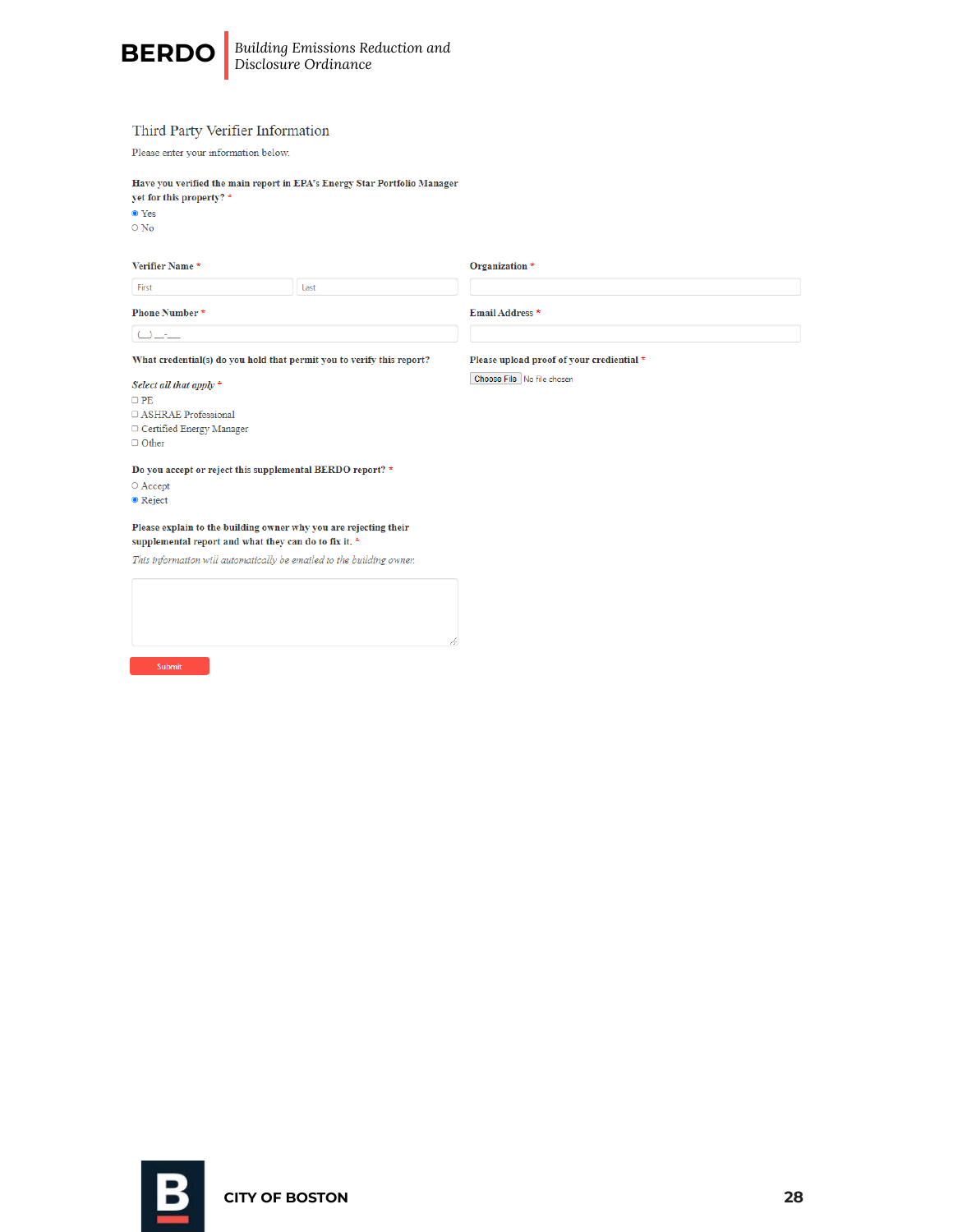

#### <span id="page-28-0"></span>**INFORMATION TO VERIFY FOR BERDO**

BERDO third-party verification ensures owners are accurately preparing for and complying with emissions standards beginning in 2025. This requires that building size, building use types, and utility energy data are accurately reported. The table below lists the type of information to verify and corresponding data sources typically requested by a verifier. All data should be carefully checked against the requirements of the Ordinance and Regulations.

| <b>Verification Actions</b>                                                                                                    | <b>Information Type to</b><br><b>Verify</b>                                                   | Data Sources Typically Requested by<br><b>Verifiers</b>                                                                                                                                                                               |  |
|--------------------------------------------------------------------------------------------------------------------------------|-----------------------------------------------------------------------------------------------|---------------------------------------------------------------------------------------------------------------------------------------------------------------------------------------------------------------------------------------|--|
| Confirm square footage<br>and allocation to<br>appropriate building use is<br>correct in ESPM.                                 | Gross Floor Area by<br><b>Building Use Type</b>                                               | City of Boston Assessing<br>$\bullet$<br>If calculating alternative area<br>$\bullet$<br>must confirm with Building<br>Documentation (Blueprints,<br>Architectural Plans, PCNAs)                                                      |  |
| Confirm unit count is<br>accurate in ESPM<br>(residential only)                                                                | Number of Units in the<br>Building                                                            | <b>Building Documentation</b><br>$\bullet$<br>Rent Roll<br>$\bullet$<br>Rental Unit Registration with ISD<br>$\bullet$                                                                                                                |  |
| Confirm all energy usage is<br>accounted for in ESPM,<br>including all delivered fuels<br>and all usage from leased<br>spaces. | Number of Meters in the<br>Building, Delivered Fuels                                          | Meter Numbers by Fuel Type<br>$\bullet$<br>(provided by Owner with<br>documentation or through a<br>walkthrough)<br><b>Utility and Energy Bills</b><br>$\bullet$<br>List of Addresses Served by<br>$\bullet$<br><b>Shared Systems</b> |  |
| Confirm all energy use is<br>accurately reported in<br><b>ESPM</b>                                                             | Annual Usage from All<br>Energy Types: Electric,<br>Gas, Steam, and Fuel<br><b>Deliveries</b> | Online Access to Data Request<br>$\bullet$<br>Portals<br>Copies of Energy Bills                                                                                                                                                       |  |
| starting in 2026.                                                                                                              |                                                                                               | Fields below are optional for 2022, but will be required for compliance with emissions standards                                                                                                                                      |  |
| Confirm eligibility of any<br>REC <sub>s</sub> .                                                                               | Renewable Energy<br>Credits (RECs)                                                            | Certification of Retired RECs                                                                                                                                                                                                         |  |
| Confirm eligibility of any<br>PPAs.                                                                                            | Power Purchase<br>Agreements (PPAs)                                                           | Terms of the PPA<br><b>Certification of Retired RECs</b><br>$\bullet$                                                                                                                                                                 |  |
| Confirm use of backup<br>generation to be exempted<br>from emissions standards.                                                | Backup Generator Usage                                                                        | Documentation used to track<br>$\bullet$<br>generator usage<br>Energy bills for fuel used by<br>$\bullet$<br>backup generator                                                                                                         |  |
| Confirm EV charging<br>station usage to be<br>exempted from emissions<br>standards.                                            | <b>EV Charging Station</b><br>Usage (kWh)                                                     | Documentation through a report<br>$\bullet$<br>from the EV charging provider<br>Energy bills if on a separate meter<br>$\bullet$                                                                                                      |  |

It is recommended that third-party verifiers compare a building's emissions or energy use intensity with similar buildings as a way to flag possible errors in reporting data.

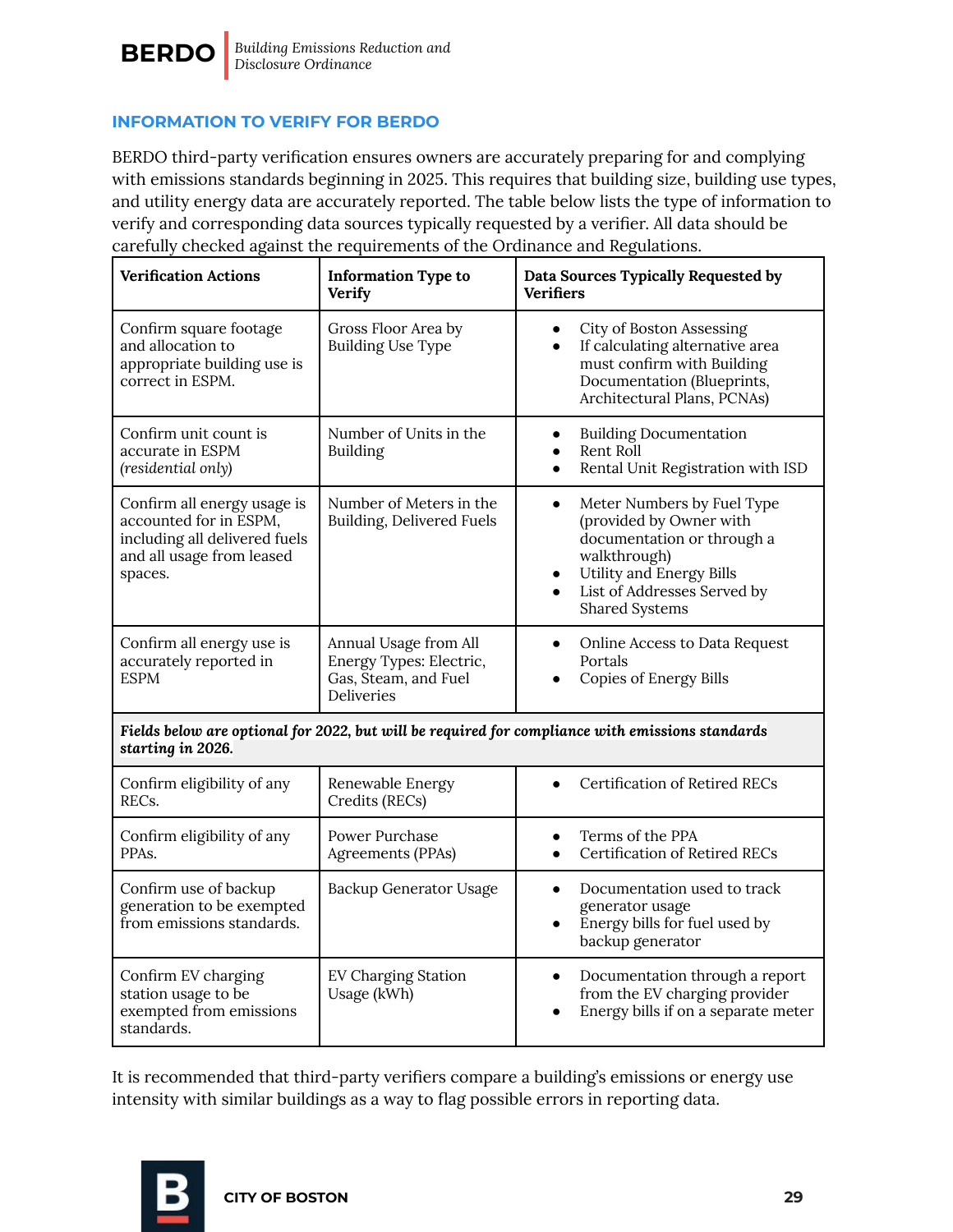### <span id="page-29-0"></span>**TASK 6: PRESERVE RECORDS**

Building owners must retain the following records in printed or electronic format for ten years.

- 1. Records necessary to demonstrate compliance with data reporting including any back-up information
	- Energy and water bill copies
	- Fuel delivery bill copies
	- Aggregate whole-building data received from the utility providers
- 2. Records confirming data submission through Portfolio Manager and the BERDO Reporting Form
	- Data Response Receipt from Energy Star Portfolio Manager
	- Submission confirmation from City of Boston BERDO team
- 3. Requests to tenants made for information needed for compliance
	- Signed tenant authorization forms
- 4. Third-Party Verification confirmations and contact information of the verifier uploaded to Portfolio Manager and the BERDO Reporting Form
- 5. Requests for extensions of reporting deadlines.
	- Email confirmation of approved extension request

Records must be retained until at least ten years. The reporting regulations require the seller to transfer to the new owner any information that has been collected for completing the next energy and water report.

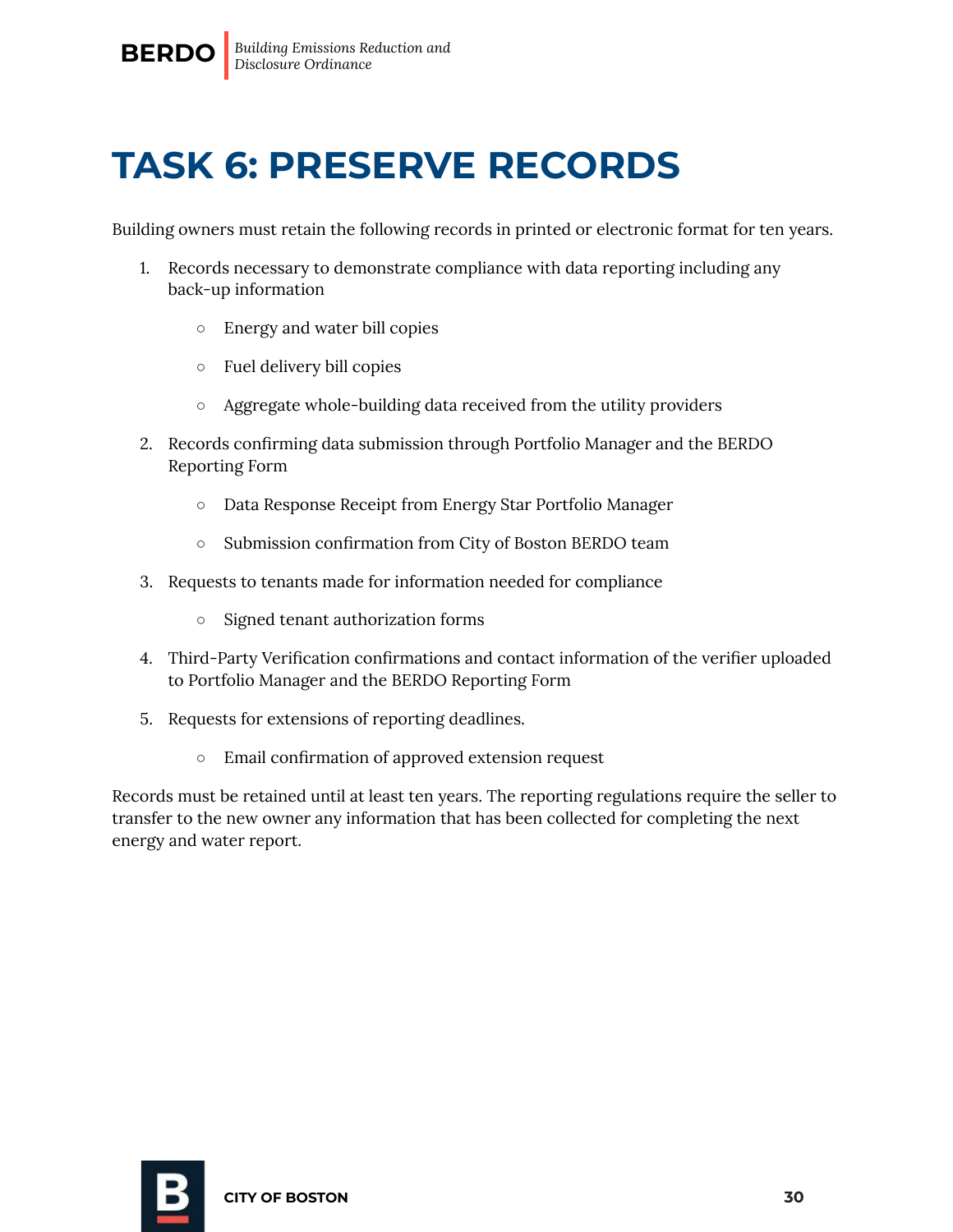### <span id="page-30-0"></span>**NEXT STEPS**

#### **DATA DISCLOSURE**

The City will ultimately publicly disclose data reported through BERDO on the City's [open](https://data.boston.gov/dataset/building-energy-reporting-and-disclosure-ordinance) data portal [Analyze](https://data.boston.gov/dataset/building-energy-reporting-and-disclosure-ordinance) Boston<sup>4</sup>. This disclosure will include basic building identification, energy intensity, carbon emissions per square foot, reporting compliance status, and water consumption per square foot. The City will notify building owners at least thirty days prior to the disclosure to provide an opportunity to review the information.

#### **FOLLOW-UP**

- *Revisions.* If you obtain updated or corrected information that changes your emissions intensity by more than 2%, you need to update your submission. In Portfolio Manager, revise your data, re-submit your report, and notify the City of your updated report. Data must be updated within 30 days of obtaining the information. You can submit other updates at any time.
- *Errors.* If errors or missing data are found in your report, you will be notified by the City. You will be provided 30 days to make the necessary corrections, per the revision procedure above.
- *Tenant non-compliance.* You may report any non-residential tenants that have failed to comply with a data request. For follow-up and potential enforcement action by the City, contact [energyreporting@boston.gov](mailto:energyreporting@boston.gov)*.*

#### **ENFORCEMENT**

Failure to comply with BERDO reporting requirements will be subject to a Notice of Violation and subsequent fines. This information is detailed in the [ordinance](https://www.boston.gov/sites/default/files/file/2021/12/Final%20Amended%20Docket%200775%20BERDO%202_0.pdf).

#### **ENERGY STAR CERTIFICATION**

If your building scores an Energy Star rating of over 75, you may be eligible for Energy Star Certification, awarded by EPA. Buildings may be required to meet additional criteria and data quality standards. Find out more at [energystar.gov/buildings/building\\_recognition](https://www.energystar.gov/buildings/building_recognition)

#### **SHARING INFORMATION ON BUILDING ENERGY PERFORMANCE**

If you would like to communicate information on building energy performance with potential tenants or other interested parties, Portfolio Manager can generate a user-friendly Statement of Energy Performance. In Portfolio Manager, click on the "Reporting" tab. On the right side, select "Statement of Energy Performance" to generate a summary PDF.

<sup>4</sup> <https://data.boston.gov/dataset/building-energy-reporting-and-disclosure-ordinance>

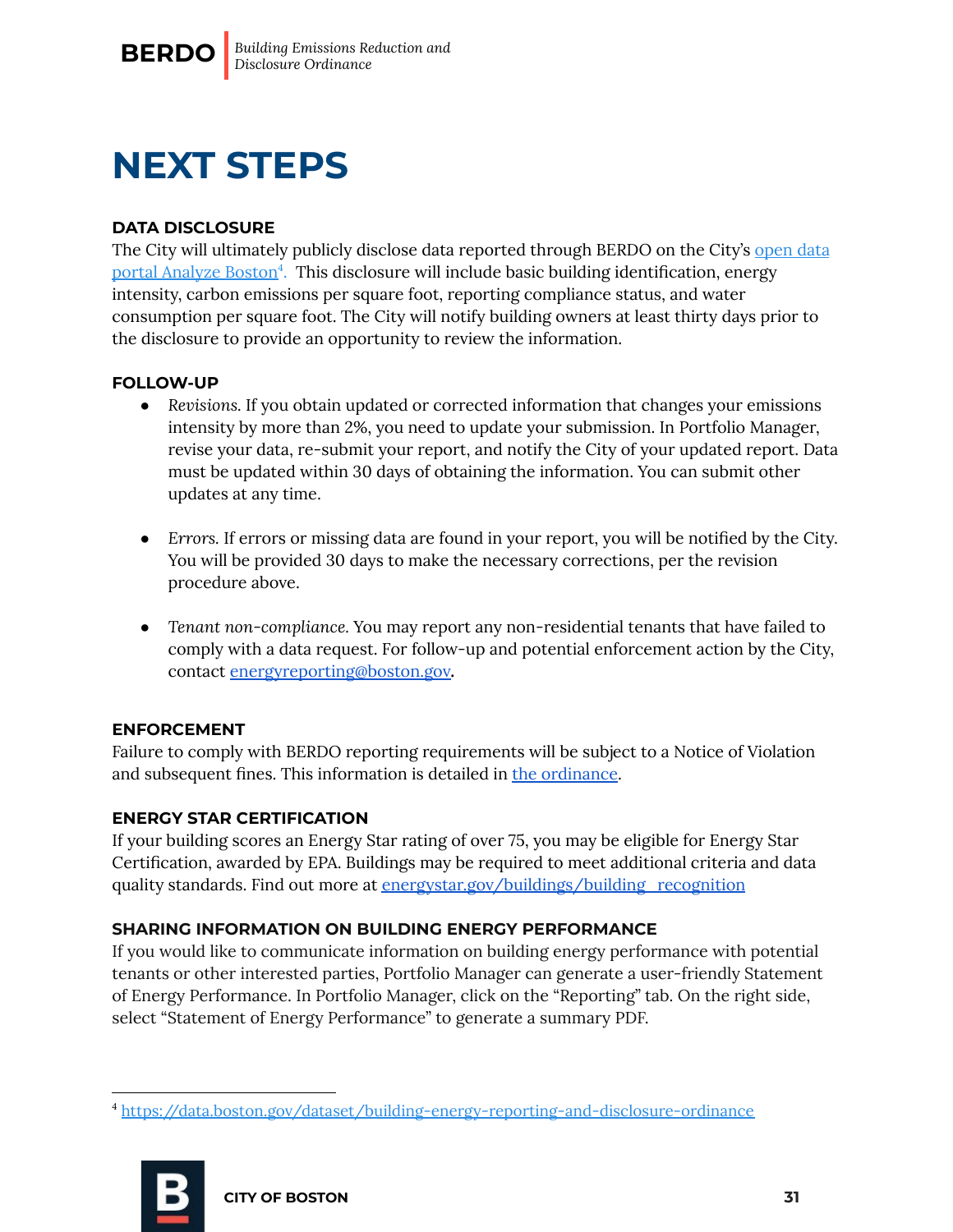

### <span id="page-31-0"></span>**ADDITIONAL SUPPORT**

We are committed to helping building owners collect and report their data in 2022. Here are a few of the things we are planning in 2022:

- Hosting recorded webinars to walk through reporting and to answer questions.
- Webinars can be attended live or viewed online afterwards.
- Drop-in virtual office hours for Q&A on reporting with staff
- One-on-one assistance via email at [energyreporting@boston.gov](mailto:energyreporting@boston.gov) or phone at 617-635-3850x5.

For additional resources, guidance, and further information on BERDO requirements, visit *[boston.gov/BERDO.](https://www.boston.gov/environment-and-energy/building-energy-reporting-and-disclosure-ordinance)*

Help using Portfolio Manager is available at *[energystar.gov/buildings/training](http://energystar.gov/buildings/training)* or by contacting the Energy Star helpdesk at *https:/ [portfoliomanager.zendesk.com/hc/en-u](https://portfoliomanager.zendesk.com/hc/en-us)*.

For technical and financial resources for planning retrofits to meet upcoming emissions standards, visit the City of Boston's Retrofit [Resource](https://www.boston.gov/departments/environment/retrofit-resource-hub) Hub.

## <span id="page-31-1"></span>**KEY CONTACTS**

| Organization                  | <b>Contact</b>                                                                    |  |
|-------------------------------|-----------------------------------------------------------------------------------|--|
| City of Boston BERDO Team     | energyreporting@boston.gov                                                        |  |
| Eversource                    | EnergyDisclosure@eversource.com and copy<br>BostonEnergyConsultant@eversource.com |  |
| National Grid                 | BERDOSupport@nationalgrid.com and copy<br>daniel.sancomb@nationalgrid.com         |  |
| Vicinity                      | berdo@Vicinityenergy.us                                                           |  |
| <b>Boston Water and Sewer</b> | https://www.bwsc.org/about/contact                                                |  |

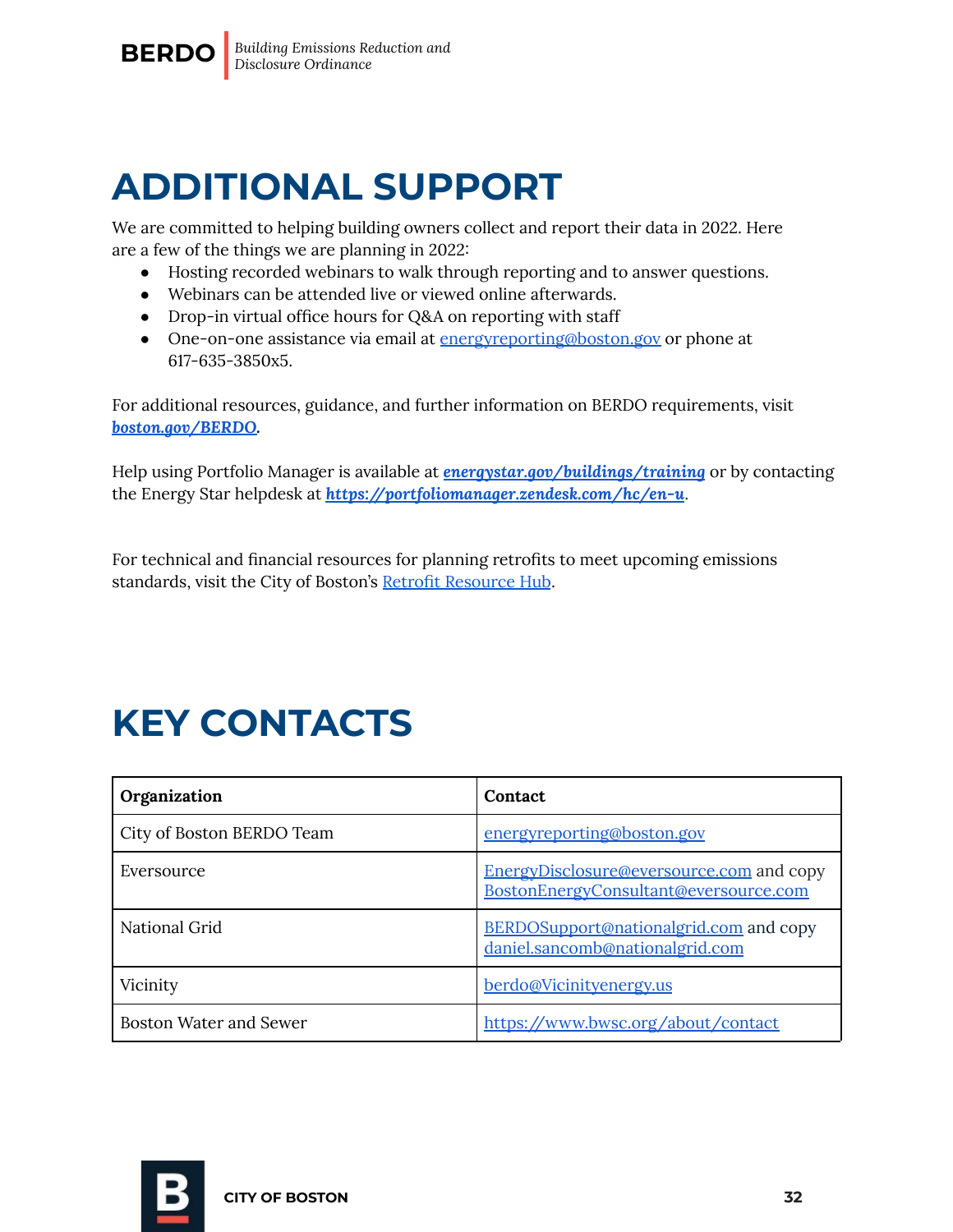### <span id="page-32-0"></span>**SPECIAL ISSUES & FAQ**

#### **WHAT IF I HAVE MULTIPLE BUILDINGS ON ONE LOT, OR MULTIPLE BUILDINGS THAT SHARE METERS?**

If there are multiple buildings that share energy or water systems, data must be reported in the following ways.

- **A building has energy or water use that is separately metered or sub-metered.** Data must be reported at the building level.
- **Buildings classified as the same building use share energy or water use and are not separately metered or sub-metered.** The total shared energy or water use should be apportioned by the Gross Floor Area of each building and reported for each such building. The apportioned data must be marked as an "Estimation" in Portfolio Manager.
- **Buildings that are not classified as the same building use share energy or water and are not separately metered or sub-metered.** These should be reported as a campus as defined in Portfolio Manager.

Refer to Appendix A of the [Regulations](https://www.boston.gov/sites/default/files/file/2022/03/APCC%20BERDO%20Regulations%203_16_22.pdf) for building use classifications.

For guidance on how to set up a campus within Portfolio Manager, click [here.](https://www.energystar.gov/buildings/tools-and-resources/how-benchmark-campus)

#### **WHICH PROPERTY USES SHOULD I SELECT TO REPRESENT MY BUILDING?**

Portfolio Manager has approximately 80 different property use categories. You should accurately represent all uses that are found within your building. A list of definitions is available at:

*https:/ [www.energystar.gov/buildings/tools-and-resources/list-portfolio-manager-property-t](http://www.energystar.gov/buildings/sites/default/uploads/tools/PropertyUseDetailsandDefinition.pdf) [ypes-definitions-and-use-details](http://www.energystar.gov/buildings/sites/default/uploads/tools/PropertyUseDetailsandDefinition.pdf)*

#### **HOW IS PARKING REPORTED?**

Parking is not included when determining whether a building must comply with BERDO, but buildings that are required to comply with BERDO must report their enclosed parking in Portfolio Manager. For example, a building with 19,000 square feet of commercial area on top of 2,500 square feet of enclosed parking is not subject to BERDO. However, a building with 20,000 square feet of commercial space on top of 2,500 square feet of enclosed parking would need to report the parking area and the accompanying energy usage in ESPM. Standalone parking garages are not required to report to BERDO.

When parking is part of a building, it does not count towards gross floor area in Portfolio Manager, since Portfolio Manager focuses on the energy use of the actual building interior. For example, if you have a building with 100,000 square feet of office space and 20,000 square feet of parking, you should enter a gross floor area of 100,000 square feet into Portfolio Manager. You must enter information on parking area, but it will not count towards your gross floor area.

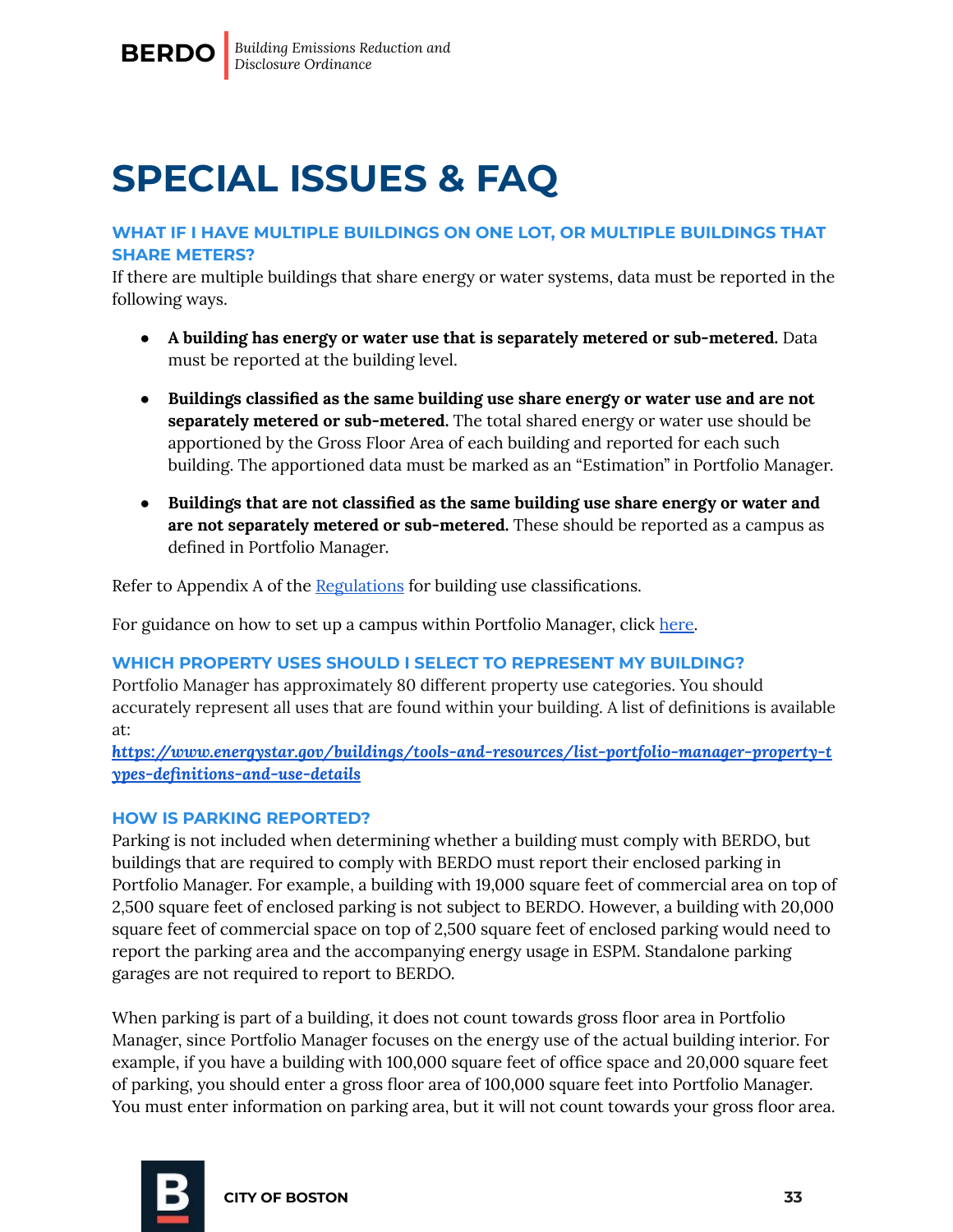

#### **WHAT IF I DON'T USE THE DATA AVAILABLE FROM MY UTILITY?**

If whole-building data is available from a utility, you must use the utility-provided data or use whole-building data from your own source (such as data obtained from all tenants or from an energy or building management system). As discussed in Step 8, you must note in "Property Notes" if you do not use utility-provided data, and an explanation of any difference.

#### **HOW DO I DETERMINE THE GROSS FLOOR AREA FOR A BUILDING OR FOR A PROPERTY USE WITHIN THE BUILDING?**

Many building owners will have information on gross floor area from leasing, sale, or other transactional documents, or can consult Assessing Online *[cityofboston.gov/assessing/search](http://www.cityofboston.gov/assessing/search/)* Inspectional Services may also have records of square footage in its permit database *[boston.gov/departments/inspectional-services/how-find-historical-permit-records](https://www.boston.gov/departments/inspectional-services/how-find-historical-permit-records)*. The calculation of gross floor area is a one-time step, necessary only in the first year of reporting.

#### **WHAT IF MY WHOLE BUILDING IS RENTED BY A SINGLE TENANT?**

If your building has a single tenant who has assumed management, maintenance, regulatory compliance and/or capital improvement costs of the entire building, you and your tenant can agree to delegate reporting duties to the tenant. This delegation must be noted in the "Property Notes" section of Portfolio Manager and noted in the "anything else to report" section in the BERDO Reporting Form.

#### **ARE THERE ANY ENERGY USES THAT ARE NOT PART OF MY BUILDING'S ENERGY USE?**

Cell phone towers, radio masts, and any external billboards used for leased advertising space are not part of building energy use, and may be excluded if submetered.

#### **ARE THERE ANY WATER USES THAT ARE NOT PART OF MY BUILDING'S WATER USE?**

Only fire pipe/emergency water usage may be excluded from your building's water usage.

#### **WHAT IF THERE IS SPLIT OWNERSHIP OF THE BUILDING?**

The primary owner listed in the records of the Boston Assessing Department is responsible for compliance with all aspects of the ordinance.

#### **HOW ARE DATA CENTERS REPORTED IN PORTFOLIO MANAGER?**

Portfolio Manager defines a data center as a space "specifically designed and equipped to meet the needs of high density computing equipment such as server racks." You can add a data center as a property use type. To receive an Energy Star score for a data center, energy use must be measured at the output of the uninterruptible power supply. Data center energy use is reported as separate value in your energy and water report, so the data center does not affect your building's energy use intensity.

#### **WHAT IF I GENERATE ELECTRICITY THROUGH ON-SITE SOLAR PANELS?**

You can enter this into Portfolio Manager when setting up your meters. Obtain data from your installer on the energy used, any energy exported out to the grid, and about any renewable

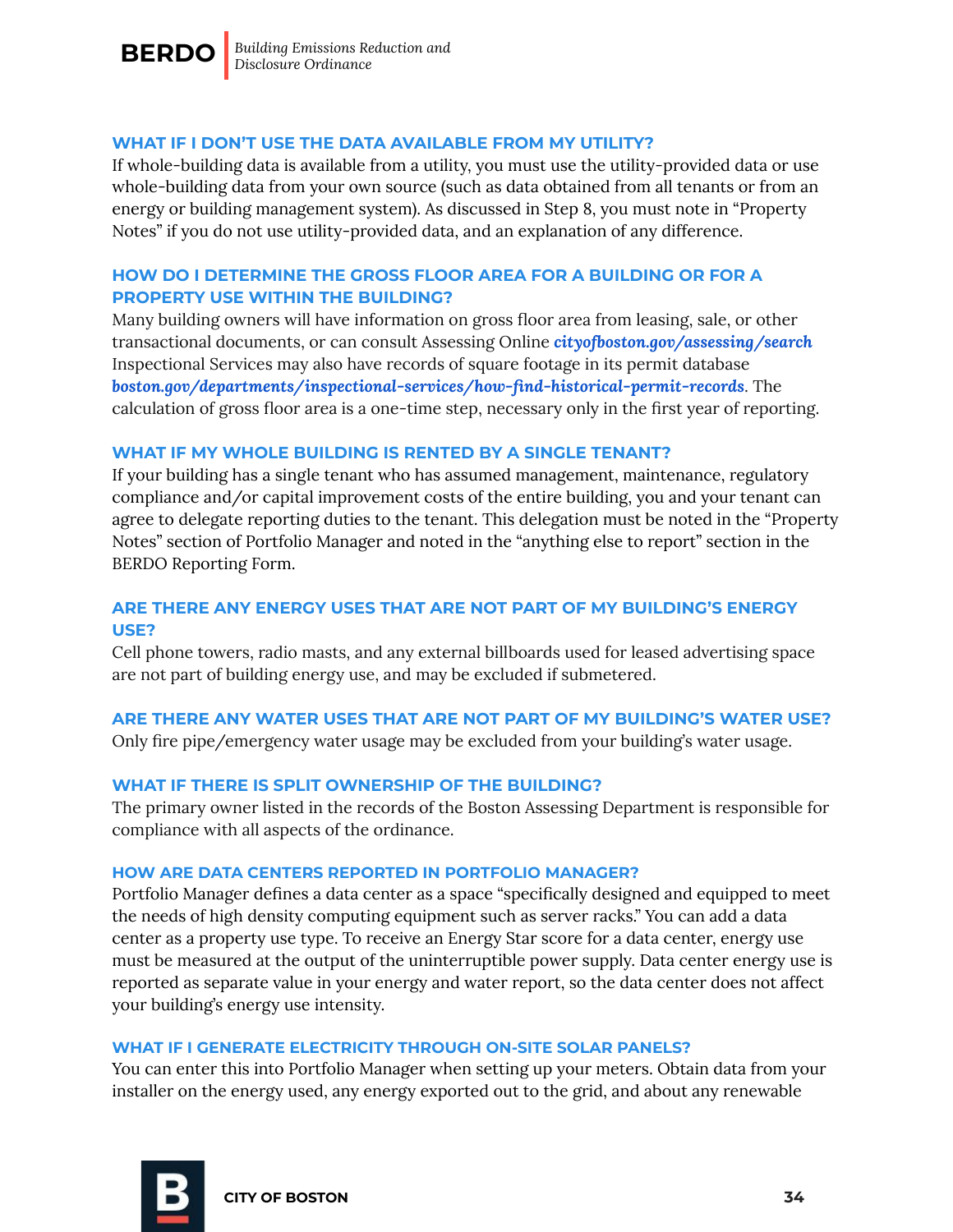

energy certificates generated. If you report your renewable energy generation and use accurately, it will be reflected in your building's greenhouse gas emissions.

#### **WHAT IF THE BUILDING IS UNDER CONSTRUCTION OR NEWLY BUILT?**

A newly constructed building, if it meets the threshold for being covered by this ordinance, is required to report its energy and water use and complete third-party verification for the first full calendar year after receiving a Certificate of Occupancy.

#### **WHAT IF I PURCHASED THE BUILDING IN THE PAST YEAR?**

Buildings that have transferred ownership are not exempt from reporting requirements. The reporting regulations require the seller to transfer to the new owner any information that has been collected for completing the next energy and water report.

#### **HOW MUCH WILL THIRD-PARTY VERIFICATION COST?**

The BERDO ordinance does not specify a rate for data verification. The cost of verification is determined between the building owner and the Qualified Energy Professional. In some cases, benchmarking and verification services may be included as part of a larger energy service offering. In other cases, the cost may be determined by the size and complexity of the building.

#### **WHAT IS SOURCE EUI? WHAT IS AN ENERGY STAR SCORE? HOW ARE THEY CALCULATED?**

Energy use intensity (EUI) is the building's energy use per square foot. Portfolio Manager typically shows a building's Source EUI, which is a complete assessment of the fuel required for operating the building, accounting for any losses during electricity transmission and distribution. When you see Weather Normalized Source EUI, this is an estimate of what the Source EUI would have been in a year with "normal" weather conditions. For example, in a very hot year, Portfolio Manager might estimate your Weather Normalized Source EUI to be lower than your actual Source EUI.

Energy Star score, or rating, is a percentile score, on a scale of 1-100, comparing your building's energy performance with that of similar buildings in the U.S. The score normalizes for climate, weather, building size, number of employees, and other operational factors. A score close to 100 indicates a very high-performing building.

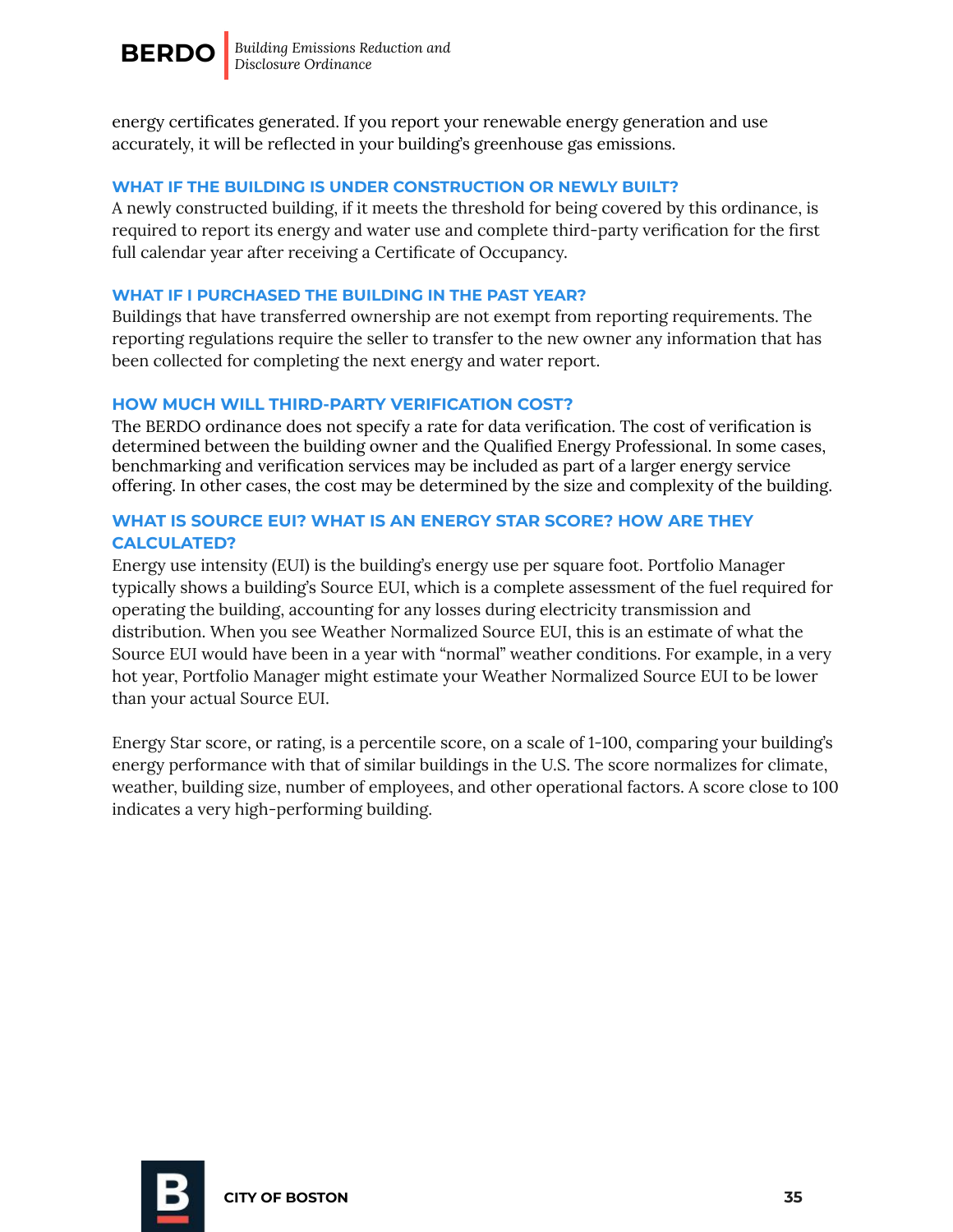### <span id="page-35-0"></span>**ADDENDUM: VOLUNTARY WASTE TRACKING AND REPORTING**

Waste tracking is entirely voluntary and not required for compliance with BERDO.

#### **WHY TRACK WASTE?**

Energy Star Portfolio Manager allows for the tracking of important environmental data beyond just energy. By reporting your property's waste to BERDO, you can assist the City in measuring the effectiveness of your recycling program and other waste reduction efforts in your building. Through measuring and evaluating our current waste production, we can determine ways to reduce, repair and reuse various materials throughout the City while decreasing our greenhouse gas (GHG) emissions.

**STEP 1:** *Collect data on your property's waste production and disposal*

The most useful data in measuring waste reduction performance is trash and recycling tonnage. You can request an annual report of your building's tonnage from your trash and recycling haulers. If you are not able to get tonnage reports, Energy Star Portfolio Manager can calculate tonnage based on the size of your trash and recycling containers and the frequency of their collections.

• Haulers should only be collecting full containers. Check to see if your containers are full for each collection. There is a cost savings opportunity when you recycle more, fewer trash pick-ups will be required.

**STEP 2:** *Log into your Energy Star Portfolio Manager account*

**STEP 3:** *Select the property that you would like to report*

• The properties will be listed in your "Dashboard"

**STEP 4:** *Set up your waste & materials in Portfolio Manager with the correct units*

● Click on the "Waste & Materials" tab within "MyPortfolio"

| <b>Summary</b> | <b>Details</b> | $I$ Energy | <b>Water</b> | Waste & Materials | <b>Goals</b> | Design |  |
|----------------|----------------|------------|--------------|-------------------|--------------|--------|--|
|                |                |            |              |                   |              |        |  |

- Click on "Set Up Waste and Materials" or the "Add A Meter" tab
- Select the type of waste or material that you would like to report
- Select how you are disposing of and tracking the waste or material
- Select how often the waste or material is being collected
	- If you are aware of the weight or volume of your waste, please make sure to select the correct unit
- Select how you are tracking the disposal of the waste or material
- Select the "Create Meter(s)" tab